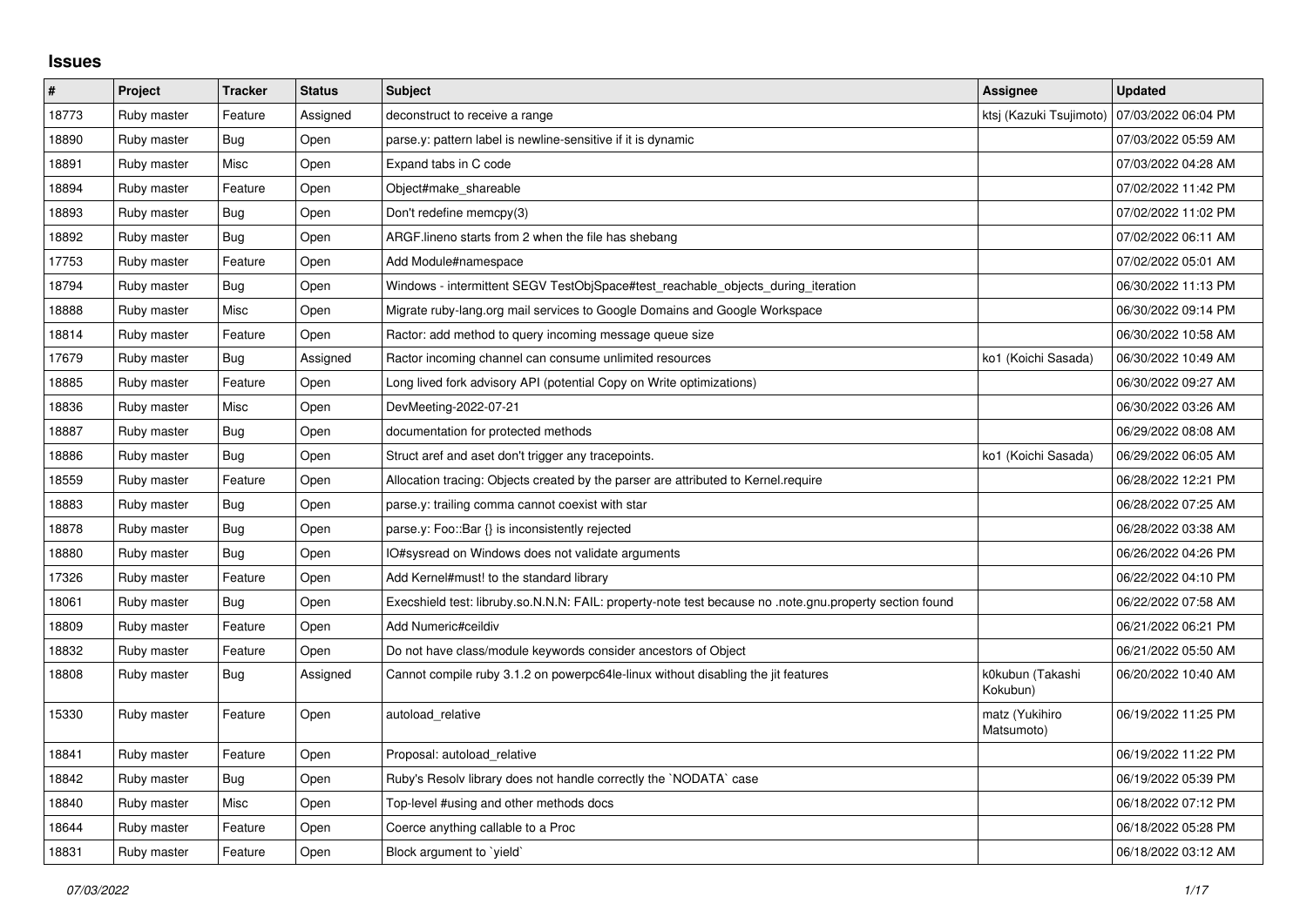| $\vert$ # | Project     | <b>Tracker</b>   | <b>Status</b> | Subject                                                                                                            | <b>Assignee</b>                   | <b>Updated</b>      |
|-----------|-------------|------------------|---------------|--------------------------------------------------------------------------------------------------------------------|-----------------------------------|---------------------|
| 18767     | Ruby master | <b>Bug</b>       | Open          | IO.foreach hangs up when passes limit=0                                                                            |                                   | 06/18/2022 02:56 AM |
| 18159     | Ruby master | Feature          | Open          | Integrate functionality of dead_end gem into Ruby                                                                  | matz (Yukihiro<br>Matsumoto)      | 06/17/2022 02:06 PM |
| 18837     | Ruby master | <b>Bug</b>       | Open          | Not possible to evaluate expression with numbered parameters in it                                                 |                                   | 06/17/2022 12:48 PM |
| 18835     | Ruby master | Feature          | Open          | Add InstructionSequence#type method                                                                                |                                   | 06/16/2022 10:30 PM |
| 18826     | Ruby master | <b>Bug</b>       | Open          | Symbol#to proc inconsistent, sometimes calls private methods                                                       |                                   | 06/16/2022 07:27 AM |
| 18281     | Ruby master | <b>Bug</b>       | Open          | Ruby 3.1.0: gem uninstall -alx fails to uninstall debug                                                            |                                   | 06/16/2022 01:08 AM |
| 17525     | Ruby master | Feature          | Open          | Implement Happy Eyeballs Version 2 (RFC8305) in Socket.tcp                                                         | Glass_saga (Masaki<br>Matsushita) | 06/16/2022 01:08 AM |
| 17472     | Ruby master | Feature          | Open          | HashWithIndifferentAccess like Hash extension                                                                      |                                   | 06/16/2022 01:08 AM |
| 17468     | Ruby master | Feature          | Open          | Deprecate RUBY DEVEL                                                                                               |                                   | 06/16/2022 01:08 AM |
| 16476     | Ruby master | Feature          | Open          | Socket.getaddrinfo cannot be interrupted by Timeout.timeout                                                        | Glass_saga (Masaki<br>Matsushita) | 06/16/2022 01:08 AM |
| 16005     | Ruby master | Feature          | Open          | A variation of Time.iso8601 that can parse yyyy-MM-dd HH:mm:ss                                                     |                                   | 06/16/2022 01:08 AM |
| 16495     | Ruby master | Feature          | Open          | Inconsistent quotes in error messages                                                                              | matz (Yukihiro<br>Matsumoto)      | 06/15/2022 04:21 PM |
| 18780     | Ruby master | Bug              | Open          | Incorrect binding receiver for C API rb_eval_string()                                                              |                                   | 06/15/2022 12:14 AM |
| 18825     | Ruby master | Feature          | Open          | Specialized instruction for "array literal + `.hash`"                                                              |                                   | 06/14/2022 05:24 PM |
| 8445      | Ruby master | <b>Bug</b>       | Assigned      | IO.open and IO#set_enconding does not support :fallback option                                                     | akr (Akira Tanaka)                | 06/14/2022 06:02 AM |
| 18816     | Ruby master | <b>Bug</b>       | Open          | Ractor segfaulting MacOS 12.4 (aarch64 / M1 processor)                                                             |                                   | 06/13/2022 01:46 PM |
| 17995     | Ruby master | <b>Bug</b>       | Open          | Slow down when mjit and Ractor are being used at same time                                                         | k0kubun (Takashi<br>Kokubun)      | 06/11/2022 04:02 AM |
| 18768     | Ruby master | <b>Bug</b>       | Open          | Inconsistent behavior of IO, StringIO and String each_line methods when return paragraph and chomp:<br>true passed |                                   | 06/10/2022 03:46 PM |
| 18822     | Ruby master | Feature          | Open          | Ruby lack a proper method to percent-encode strings for URIs (RFC 3986)                                            |                                   | 06/09/2022 02:42 PM |
| 18435     | Ruby master | <b>Bug</b>       | Open          | Calling `protected` on ancestor method changes result of `instance_methods(false)`                                 |                                   | 06/09/2022 10:23 AM |
| 16597     | Ruby master | Feature          | Open          | missing poll()                                                                                                     |                                   | 06/09/2022 09:14 AM |
| 18821     | Ruby master | Feature          | Open          | Expose Pattern Matching interfaces in core classes                                                                 |                                   | 06/09/2022 07:24 AM |
| 14607     | Ruby master | Bug              | Assigned      | Fix use of the rb_profile_frames start parameter                                                                   | ko1 (Koichi Sasada)               | 06/09/2022 06:12 AM |
| 18657     | Ruby master | <sub>i</sub> Bug | Open          | IRB raises exception when stdout is a pipe                                                                         |                                   | 06/08/2022 03:34 PM |
| 18464     | Ruby master | <b>Bug</b>       | Assigned      | RUBY_INTERNAL_EVENT_NEWOBJ tracepoint causes an interpreter crash when combined with Ractors   ko1 (Koichi Sasada) |                                   | 06/08/2022 08:25 AM |
| 18796     | Ruby master | <b>Bug</b>       | Open          | GC compaction gets stuck on Mac OS when a debugger is attached                                                     |                                   | 06/08/2022 08:25 AM |
| 18795     | Ruby master | <b>Bug</b>       | Open          | Verbose GC debug output with -DRGENGC_DEBUG=5 causes a crash                                                       |                                   | 06/08/2022 08:24 AM |
| 18818     | Ruby master | <b>Bug</b>       | Open          | SEGV (Fiber scheduler?)                                                                                            | ioquatix (Samuel<br>Williams)     | 06/06/2022 06:31 PM |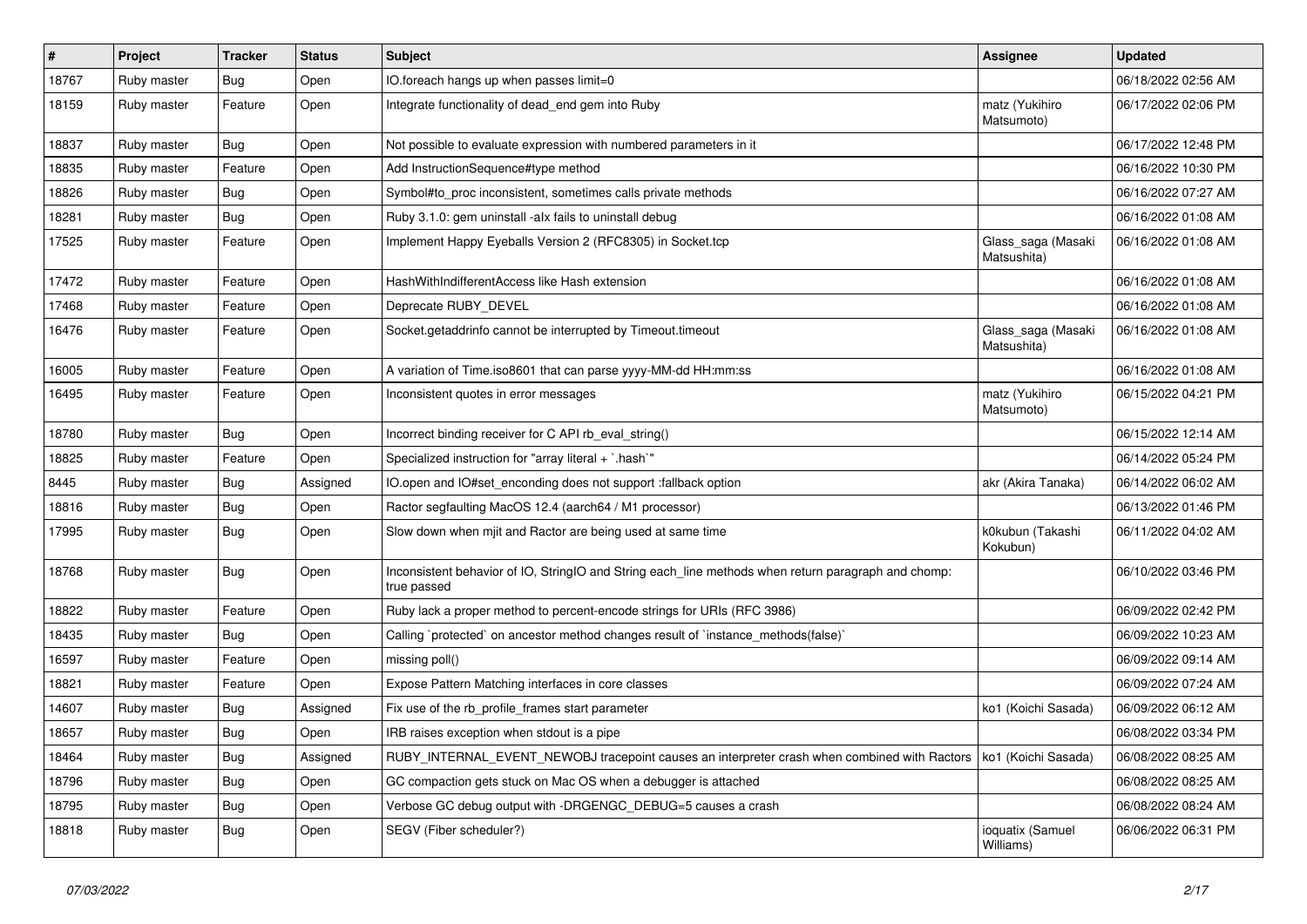| $\vert$ # | Project     | <b>Tracker</b> | <b>Status</b> | <b>Subject</b>                                                                                                    | <b>Assignee</b>               | <b>Updated</b>      |
|-----------|-------------|----------------|---------------|-------------------------------------------------------------------------------------------------------------------|-------------------------------|---------------------|
| 18770     | Ruby master | <b>Bug</b>     | Open          | Inconsistent behavior of IO/StringIO's each methods when called with nil as a separator, limit and chomp:<br>true |                               | 06/06/2022 05:38 PM |
| 18790     | Ruby master | <b>Bug</b>     | Assigned      | cannot load such file -- digest (LoadError)                                                                       | hsbt (Hiroshi<br>SHIBATA)     | 06/06/2022 12:41 AM |
| 16150     | Ruby master | Feature        | Open          | Add a way to request a frozen string from to_s                                                                    |                               | 06/03/2022 04:42 PM |
| 18815     | Ruby master | Feature        | Open          | instance_{eval,exec} vs Proc#>>                                                                                   |                               | 06/02/2022 05:17 PM |
| 18812     | Ruby master | Feature        | Open          | Add ability to trace exit locations for YJIT                                                                      |                               | 06/01/2022 02:42 PM |
| 18658     | Ruby master | <b>Bug</b>     | Open          | Need openssl 3 support for Ubuntu 22.04 (Ruby 2.7.x and 3.0.x)                                                    | rhenium (Kazuki<br>Yamaguchi) | 05/30/2022 08:06 PM |
| 18810     | Ruby master | <b>Bug</b>     | Open          | Make `Kernel#p` interruptable.                                                                                    | ioquatix (Samuel<br>Williams) | 05/30/2022 12:44 AM |
| 18608     | Ruby master | <b>Bug</b>     | Open          | require': cannot load such file -- ripper (LoadError) after `make distclean`                                      |                               | 05/27/2022 04:10 AM |
| 18444     | Ruby master | <b>Bug</b>     | Open          | Trapped TSTP causes a locking deadlock in 3.0.3 onward                                                            |                               | 05/26/2022 10:29 PM |
| 18286     | Ruby master | Bug            | Open          | Universal arm64/x86_84 binary built on an x86_64 machine segfaults/is killed on arm64                             |                               | 05/26/2022 09:45 PM |
| 18678     | Ruby master | <b>Bug</b>     | Open          | Crash on Mac - vm_call0_cfunc_with_frame                                                                          |                               | 05/26/2022 05:40 PM |
| 18805     | Ruby master | <b>Bug</b>     | Open          | IO::Buffer is inconsistent when returning a string from an empty buffer                                           |                               | 05/25/2022 12:45 PM |
| 14602     | Ruby master | Feature        | Open          | Version of dig that raises error if a key is not present                                                          |                               | 05/25/2022 12:02 PM |
| 18804     | Ruby master | <b>Bug</b>     | Open          | Invalid line number for putnil instruction                                                                        |                               | 05/25/2022 09:22 AM |
| 18799     | Ruby master | <b>Bug</b>     | Open          | Refinement#import methods vs attr reader                                                                          |                               | 05/25/2022 06:50 AM |
| 18798     | Ruby master | Feature        | Open          | 'UnboundMethod#==' with inherited classes                                                                         |                               | 05/25/2022 12:32 AM |
| 18761     | Ruby master | Misc           | Open          | provide an example wasm project                                                                                   | katei (Yuta Saito)            | 05/23/2022 11:01 AM |
| 18797     | Ruby master | <b>Bug</b>     | Open          | Third argument to Regexp.new is a bit broken                                                                      |                               | 05/23/2022 10:11 AM |
| 16829     | Ruby master | <b>Bug</b>     | Open          | Exceptions raised from within an enumerated method lose part of their stacktrace                                  |                               | 05/20/2022 07:25 PM |
| 18774     | Ruby master | Feature        | Open          | Add Queue#pop(timeout:)                                                                                           |                               | 05/20/2022 12:27 AM |
| 17996     | Ruby master | <b>Bug</b>     | Open          | Cygwin: thread + pipe behavior since Ruby 2.6                                                                     | cruby-cygwin                  | 05/19/2022 08:20 AM |
| 17882     | Ruby master | <b>Bug</b>     | Assigned      | bootstraptest/test_ractor.rb:224 segfaults on Cygwin                                                              | cruby-cygwin                  | 05/19/2022 08:20 AM |
| 15334     | Ruby master | <b>Bug</b>     | Open          | child_info_fork::abort: address space needed by 'emoji_iso2022_kddi.so' on cygwin                                 | cruby-cygwin                  | 05/19/2022 08:20 AM |
| 15097     | Ruby master | <b>Bug</b>     | Open          | Gem install fails on Ruby 2.5.1 with Cygwin (get_dns_server_list undefined)                                       | cruby-cygwin                  | 05/19/2022 08:20 AM |
| 13999     | Ruby master | <b>Bug</b>     | Assigned      | Cygwin 000 ripper_state_lex.rb 0000000                                                                            | cruby-cygwin                  | 05/19/2022 08:20 AM |
| 12506     | Ruby master | <b>Bug</b>     | Assigned      | On cygwin, Feature #5994 does not work                                                                            | cruby-cygwin                  | 05/19/2022 08:20 AM |
| 12445     | Ruby master | <b>Bug</b>     | Assigned      | Testing TestIO#test_open_fifo_does_not_block_other_threads results in deadlock on cygwin                          | cruby-cygwin                  | 05/19/2022 08:20 AM |
| 12444     | Ruby master | Bug            | Assigned      | Segmentation fault when running TestException#test_machine_stackoverflow on cygwin                                | cruby-cygwin                  | 05/19/2022 08:20 AM |
| 12442     | Ruby master | Bug            | Assigned      | TestArgf#test_textmode fails on cygwin                                                                            | cruby-cygwin                  | 05/19/2022 08:20 AM |
| 11840     | Ruby master | Bug            | Open          | Error with "make check" on Cygwin                                                                                 | cruby-cygwin                  | 05/19/2022 08:20 AM |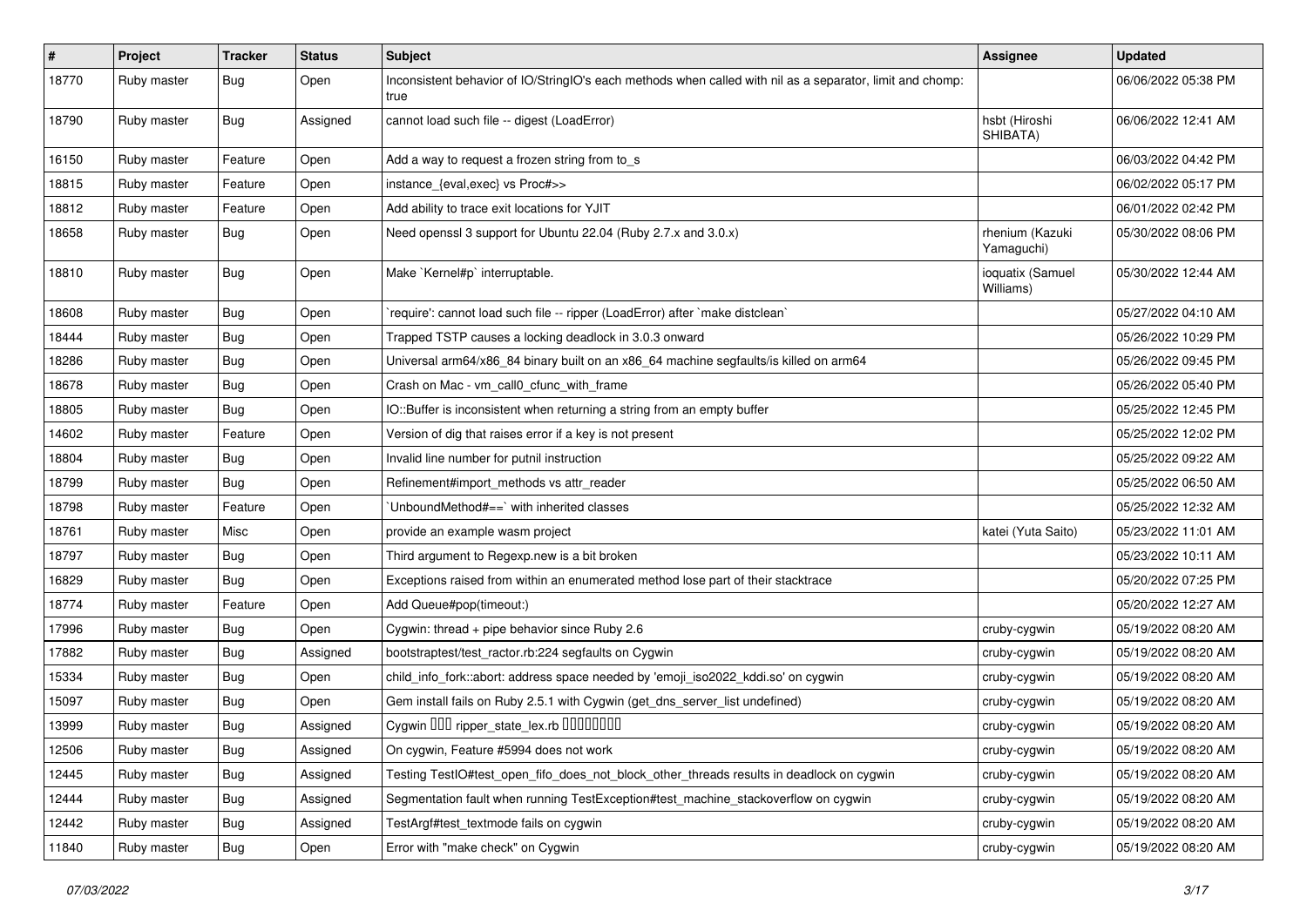| $\vert$ # | Project     | <b>Tracker</b> | <b>Status</b> | <b>Subject</b>                                                                      | <b>Assignee</b>           | <b>Updated</b>      |
|-----------|-------------|----------------|---------------|-------------------------------------------------------------------------------------|---------------------------|---------------------|
| 9409      | Ruby master | <b>Bug</b>     | Open          | Cygwin I "filesystem" I encoding IIIIIIIIIIIII                                      | cruby-cygwin              | 05/19/2022 08:20 AM |
| 18783     | Ruby master | <b>Bug</b>     | Open          | OptionParser should recognize "-" as an optional argument                           |                           | 05/19/2022 12:15 AM |
| 18782     | Ruby master | <b>Bug</b>     | Open          | Race conditions in autoload when loading the same feature with multiple threads.    |                           | 05/18/2022 09:22 PM |
| 18751     | Ruby master | <b>Bug</b>     | Open          | Regression on master for Method#== when comparing public with private method        |                           | 05/18/2022 01:27 AM |
| 18789     | Ruby master | <b>Bug</b>     | Open          | make test-bundled-gems failed after make install                                    |                           | 05/18/2022 01:01 AM |
| 18784     | Ruby master | <b>Bug</b>     | Open          | FileUtils.rm_f` and `FileUtils.rm_rf` should not mask exceptions                    |                           | 05/16/2022 09:04 AM |
| 17363     | Ruby master | Feature        | Assigned      | Timeouts                                                                            | ko1 (Koichi Sasada)       | 05/14/2022 09:06 AM |
| 17316     | Ruby master | Feature        | Open          | On memoization                                                                      |                           | 05/13/2022 11:32 AM |
| 18776     | Ruby master | Feature        | Open          | <b>Object Shapes</b>                                                                |                           | 05/13/2022 01:11 AM |
| 18654     | Ruby master | Feature        | Open          | Enhancements to prettyprint                                                         | akr (Akira Tanaka)        | 05/12/2022 01:44 PM |
| 18642     | Ruby master | Feature        | Open          | Named ripper fields                                                                 |                           | 05/12/2022 01:37 PM |
| 18763     | Ruby master | <b>Bug</b>     | Open          | The configure option "--with-openssl-dir" has lower precedence than pkg-config      |                           | 05/11/2022 11:39 AM |
| 18690     | Ruby master | Feature        | Open          | Allow `Kernel#then` to take arguments                                               |                           | 05/10/2022 06:16 PM |
| 18764     | Ruby master | <b>Bug</b>     | Open          | Build Error when Using msys2-mingw64 and Ruby 3.2                                   |                           | 05/10/2022 06:48 AM |
| 18384     | Ruby master | Feature        | Open          | Pattern Match Object                                                                |                           | 05/07/2022 06:01 PM |
| 18762     | Ruby master | Feature        | Open          | Add an Array#undigits that compliments Integer#digits                               |                           | 05/03/2022 08:08 PM |
| 18760     | Ruby master | <b>Bug</b>     | Open          | Ractors vs "skynet" microbenchmark                                                  |                           | 05/02/2022 11:36 PM |
| 18758     | Ruby master | <b>Bug</b>     | Open          | Ruby fails to build on M1 Mac when x86 Homebrew is installed                        |                           | 04/28/2022 03:19 PM |
| 18759     | Ruby master | <b>Bug</b>     | Open          | snapshot-ruby_2_7: test failure on macos-12                                         |                           | 04/28/2022 12:18 AM |
| 18757     | Ruby master | Feature        | Open          | Introduce %R percent literal for anchored regular expression patterns               |                           | 04/27/2022 05:30 PM |
| 18740     | Ruby master | <b>Bug</b>     | Open          | Use of rightward assignment changes line number needed for line-targeted TracePoint |                           | 04/27/2022 09:56 AM |
| 18685     | Ruby master | Feature        | Open          | Enumerator.product: Cartesian product of enumerables                                |                           | 04/26/2022 07:02 AM |
| 18133     | Ruby master | Bug            | Assigned      | LTO: TestGCCompact#test_ast_compacts segfaults on i686                              |                           | 04/23/2022 04:19 PM |
| 18731     | Ruby master | Bug            | Open          | Parallel test-all sometimes does not run at all some tests                          |                           | 04/23/2022 12:58 PM |
| 18737     | Ruby master | <b>Bug</b>     | Open          | Windows 'require' is case independent                                               |                           | 04/22/2022 06:18 PM |
| 18683     | Ruby master | Feature        | Open          | Allow to create hashes with a specific capacity.                                    |                           | 04/22/2022 02:34 PM |
| 18622     | Ruby master | <b>Bug</b>     | Open          | const_get still looks in Object, while lexical constant lookup no longer does       |                           | 04/22/2022 11:26 AM |
| 18567     | Ruby master | <b>Bug</b>     | Open          | Depending on default gems in stdlib gems when not needed considered harmful         | hsbt (Hiroshi<br>SHIBATA) | 04/21/2022 04:45 PM |
| 18668     | Ruby master | Feature        | Open          | Merge `io-nonblock` gems into core                                                  |                           | 04/21/2022 10:02 AM |
| 18630     | Ruby master | Feature        | Open          | Introduce general `IO#timeout` and `IO#timeout=`for all (non-)blocking operations.  |                           | 04/21/2022 09:36 AM |
| 18677     | Ruby master | <b>Bug</b>     | Assigned      | BigDecimal#power (**) returns FloatDomainError when passing an infinite parameter   | mrkn (Kenta Murata)       | 04/20/2022 02:04 AM |
| 18743     | Ruby master | <b>Bug</b>     | Open          | Enumerator#next / peek re-use each others stacktraces                               |                           | 04/19/2022 02:42 PM |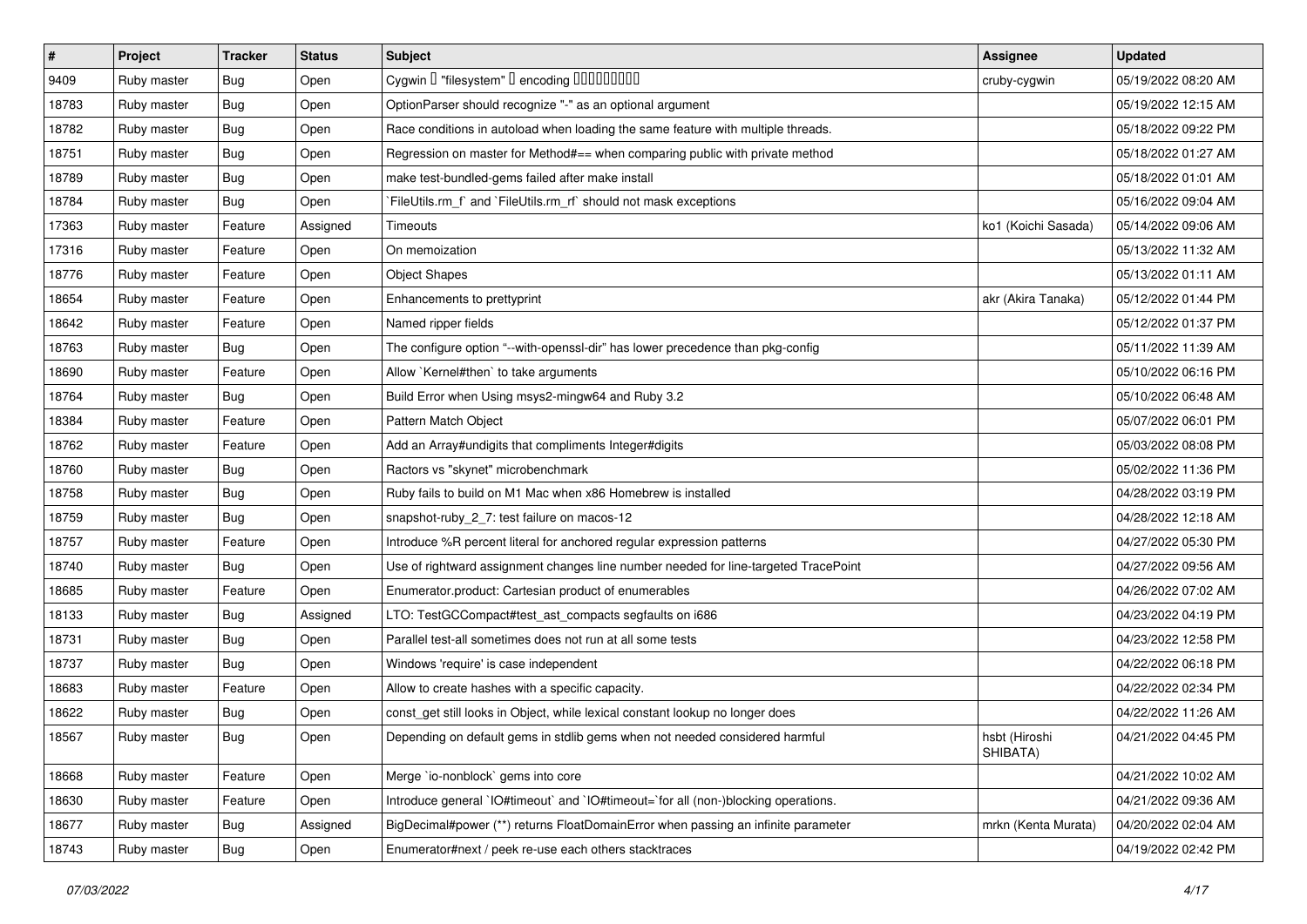| $\sharp$ | Project     | <b>Tracker</b> | <b>Status</b> | Subject                                                                                              | <b>Assignee</b>                           | <b>Updated</b>      |
|----------|-------------|----------------|---------------|------------------------------------------------------------------------------------------------------|-------------------------------------------|---------------------|
| 18726    | Ruby master | Misc           | Open          | CI Error on c99 and c2x                                                                              | shyouhei (Shyouhei<br>Urabe)              | 04/19/2022 09:05 AM |
| 10548    | Ruby master | Feature        | Open          | remove callcc (Callcc is now going obsoleted. Please use Fiber.)                                     |                                           | 04/18/2022 09:07 AM |
| 18738    | Ruby master | <b>Bug</b>     | Open          | IRB can't recognize heredoc after words                                                              |                                           | 04/18/2022 12:00 AM |
| 18727    | Ruby master | <b>Bug</b>     | Assigned      | Make failed on x86_64-cygwin (LoadError)                                                             | peterzhu2118 (Peter<br>Zhu)               | 04/16/2022 05:15 AM |
| 18736    | Ruby master | Feature        | Open          | self-p for method chain                                                                              |                                           | 04/15/2022 11:09 AM |
| 18733    | Ruby master | Bug            | Open          | Ruby GC problems cause performance issue with Ractor                                                 |                                           | 04/15/2022 09:13 AM |
| 18725    | Ruby master | Misc           | Open          | IO#write and IO#wait writable block for write pipe if read pipe is closed in other thread on OpenBSD |                                           | 04/13/2022 11:20 PM |
| 17849    | Ruby master | Feature        | Open          | Fix Timeout timeout so that it can be used in threaded Web servers                                   | matz (Yukihiro<br>Matsumoto)              | 04/10/2022 06:26 AM |
| 18686    | Ruby master | <b>Bug</b>     | Open          | Regexp supporting unexpected age properties in Ruby < 3.2                                            |                                           | 04/08/2022 06:52 PM |
| 18455    | Ruby master | <b>Bug</b>     | Open          | IO#close` has poor performance and difficult to understand semantics.                                |                                           | 04/04/2022 02:02 AM |
| 18675    | Ruby master | Feature        | Open          | Add new exception class for resolv timeouts                                                          |                                           | 04/01/2022 11:22 PM |
| 16978    | Ruby master | Feature        | Open          | Ruby should not use realpath for FILE                                                                | nobu (Nobuyoshi<br>Nakada)                | 04/01/2022 11:30 AM |
| 18674    | Ruby master | <b>Bug</b>     | Open          | Build failure `make up` with WSL2                                                                    |                                           | 04/01/2022 08:51 AM |
| 18605    | Ruby master | Bug            | Open          | Fails to run on (newer) 32bit Windows with ucrt                                                      |                                           | 04/01/2022 07:52 AM |
| 18594    | Ruby master | Feature        | Open          | Add a #to_h method on URI::Generic                                                                   |                                           | 03/31/2022 01:18 PM |
| 18247    | Ruby master | <b>Bug</b>     | Open          | weird results for `Array#slice` or `Array#[]` with argument of type `Enumerator::ArithmeticSequence` |                                           | 03/30/2022 11:05 PM |
| 18396    | Ruby master | <b>Bug</b>     | Open          | An unexpected "hash value omission" syntax error when without parentheses call expr follows          |                                           | 03/29/2022 09:58 PM |
| 18666    | Ruby master | Bug            | Open          | No rule to make target 'yaml/yaml.h', needed by 'api.o'                                              | hsbt (Hiroshi<br>SHIBATA)                 | 03/29/2022 11:17 AM |
| 18571    | Ruby master | Feature        | Assigned      | Removed the bundled sources from release package after Ruby 3.2                                      | hsbt (Hiroshi<br>SHIBATA)                 | 03/28/2022 06:23 AM |
| 18661    | Ruby master | Bug            | Open          | Net::HTTP behavior changed between 2.6 and 3.1 on windows.                                           |                                           | 03/25/2022 01:57 PM |
| 18659    | Ruby master | Feature        | Open          | Create a Binding at the time of an exception and make it available to Rescue                         |                                           | 03/25/2022 10:55 AM |
| 18179    | Ruby master | Feature        | Open          | Add Math methods to Numeric                                                                          |                                           | 03/24/2022 02:54 PM |
| 18462    | Ruby master | Feature        | Open          | Proposal to merge WASI based WebAssembly support                                                     |                                           | 03/24/2022 03:05 AM |
| 18371    | Ruby master | Misc           | Assigned      | Release branches (release information in general)                                                    | naruse (Yui NARUSE)   03/23/2022 10:32 PM |                     |
| 18553    | Ruby master | <b>Bug</b>     | Open          | Memory leak on compiling method call with kwargs                                                     | ko1 (Koichi Sasada)                       | 03/23/2022 09:34 PM |
| 18651    | Ruby master | <b>Bug</b>     | Open          | oob access in CP51932 -> CP50220 transcoder                                                          | akr (Akira Tanaka)                        | 03/23/2022 01:17 PM |
| 18639    | Ruby master | Feature        | Open          | Update Unicode data to Unicode Version 15.0.0                                                        | duerst (Martin Dürst)                     | 03/22/2022 07:38 PM |
| 17548    | Ruby master | Feature        | Open          | Need simple way to include symlink directories in Dir.glob                                           |                                           | 03/21/2022 01:35 PM |
| 17196    | Ruby master | Bug            | Assigned      | Segmentation Fault with Socket#close in Ractors                                                      | ko1 (Koichi Sasada)                       | 03/20/2022 01:52 PM |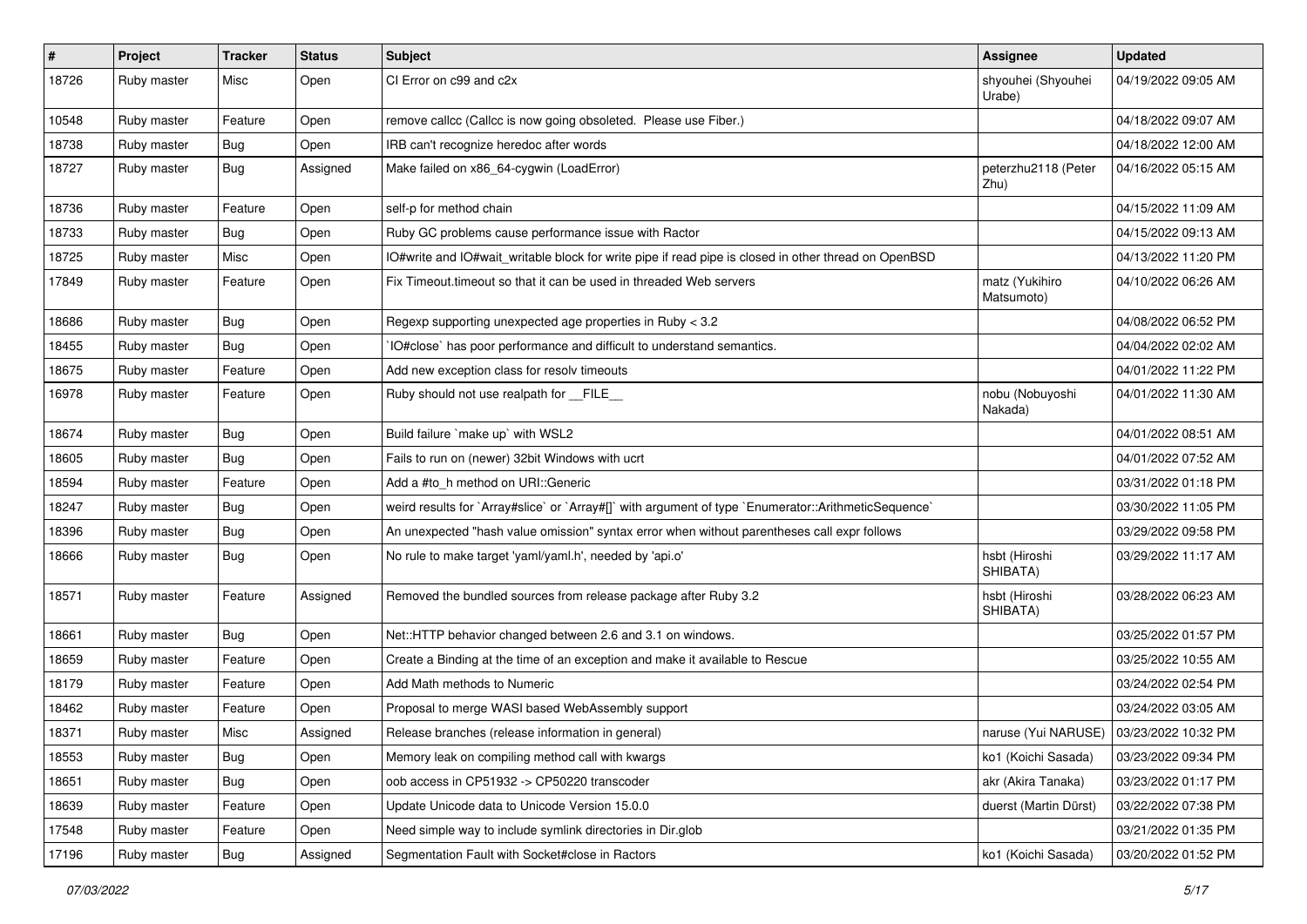| $\vert$ # | Project     | <b>Tracker</b> | <b>Status</b> | Subject                                                                                                             | <b>Assignee</b>             | <b>Updated</b>      |
|-----------|-------------|----------------|---------------|---------------------------------------------------------------------------------------------------------------------|-----------------------------|---------------------|
| 18640     | Ruby master | Feature        | Open          | default empty string argument for `String#sub` and `String#sub!`, e.g. `"hello".sub("I")`                           |                             | 03/19/2022 02:33 AM |
| 18647     | Ruby master | Feature        | Open          | Non-recursive option for iseq-targeted Tracepoints in ruby 2.6+                                                     |                             | 03/18/2022 09:41 AM |
| 18576     | Ruby master | Feature        | Open          | Rename `ASCII-8BIT` encoding to `BINARY`                                                                            |                             | 03/17/2022 03:06 PM |
| 18583     | Ruby master | Feature        | Open          | Pattern-matching: API for custom unpacking strategies?                                                              |                             | 03/17/2022 01:10 PM |
| 18614     | Ruby master | Bug            | Open          | Error (busy loop) in<br>TestGemCommandsSetupCommand#test_destdir_flag_does_not_try_to_write_to_the_default_gem_home | hsbt (Hiroshi<br>SHIBATA)   | 03/17/2022 01:03 AM |
| 15592     | Ruby master | Feature        | Open          | mode where "autoload" behaves like an immediate "require"                                                           |                             | 03/16/2022 09:58 AM |
| 18623     | Ruby master | Bug            | Open          | make runnable' does not work                                                                                        | nobu (Nobuyoshi<br>Nakada)  | 03/16/2022 01:28 AM |
| 18617     | Ruby master | Feature        | Open          | Allow multiples keys in Hash#[] acting like Hash#dig                                                                |                             | 03/10/2022 01:36 PM |
| 18580     | Ruby master | Bug            | Open          | Range#include? inconsistency for beginless String ranges                                                            |                             | 03/09/2022 10:22 PM |
| 18616     | Ruby master | Bug            | Open          | Error with clang(1) on MacOS due to __declspec()                                                                    |                             | 03/09/2022 10:50 AM |
| 18476     | Ruby master | Bug            | Open          | Call to require stuck forever after receiving EAGAIN on writev when running with zeus                               |                             | 02/28/2022 02:55 PM |
| 18603     | Ruby master | Feature        | Open          | Allow syntax like obj.method(arg)=value                                                                             |                             | 02/27/2022 05:04 PM |
| 18597     | Ruby master | Feature        | Open          | Strings need a named method like 'dup' that doesn't duplicate if receiver is mutable                                |                             | 02/26/2022 11:56 PM |
| 18169     | Ruby master | Bug            | Assigned      | Local copies of gemified libraries are being released out of sync with their gems                                   | hsbt (Hiroshi<br>SHIBATA)   | 02/25/2022 05:40 PM |
| 18601     | Ruby master | <b>Bug</b>     | Open          | Invalid byte sequences in Big5 encodings                                                                            | duerst (Martin Dürst)       | 02/23/2022 07:59 AM |
| 18498     | Ruby master | Feature        | Open          | Introduce a public WeakKeysMap that compares by equality                                                            |                             | 02/20/2022 04:06 PM |
| 18593     | Ruby master | Feature        | Open          | Add back URI.escape                                                                                                 |                             | 02/18/2022 07:45 PM |
| 16989     | Ruby master | Feature        | Open          | Sets: need $\Psi$                                                                                                   | knu (Akinori MUSHA)         | 02/18/2022 02:57 AM |
| 18568     | Ruby master | Feature        | Open          | Explore lazy RubyGems boot to reduce need for --disable-gems                                                        |                             | 02/17/2022 07:15 AM |
| 18587     | Ruby master | Misc           | Open          | What was the reason behind Ruby choosing SipHash for Hash?                                                          |                             | 02/17/2022 12:02 AM |
| 18463     | Ruby master | Feature        | Open          | Random number generation with xoshiro                                                                               |                             | 02/13/2022 09:12 AM |
| 18257     | Ruby master | <b>Bug</b>     | Open          | rb_mRubyVMFrozenCore is broken by GC run                                                                            |                             | 02/10/2022 12:36 PM |
| 18572     | Ruby master | Bug            | Assigned      | Performance regression when invoking refined methods                                                                | ko1 (Koichi Sasada)         | 02/10/2022 12:48 AM |
| 18573     | Ruby master | Feature        | Open          | Object#pack1                                                                                                        |                             | 02/08/2022 08:51 AM |
| 18438     | Ruby master | Feature        | Open          | Add `Exception#additional_message` to show additional error information                                             |                             | 02/07/2022 02:55 AM |
| 18368     | Ruby master | Feature        | Open          | Range#step semantics for non-Numeric ranges                                                                         |                             | 02/02/2022 03:42 PM |
| 18564     | Ruby master | Feature        | Open          | Add Exception#detailed message                                                                                      | mame (Yusuke<br>Endoh)      | 02/01/2022 08:06 PM |
| 16512     | Ruby master | Misc           | Assigned      | Improving `www.ruby-lang.org` reference by merging with `rubyreferences.github.io`                                  | zverok (Victor<br>Shepelev) | 02/01/2022 12:28 PM |
| 18402     | Ruby master | Feature        | Open          | Argument Labels                                                                                                     |                             | 01/31/2022 06:14 PM |
| 18554     | Ruby master | Feature        | Open          | Move unicode_normalize to a default gem                                                                             |                             | 01/31/2022 05:51 PM |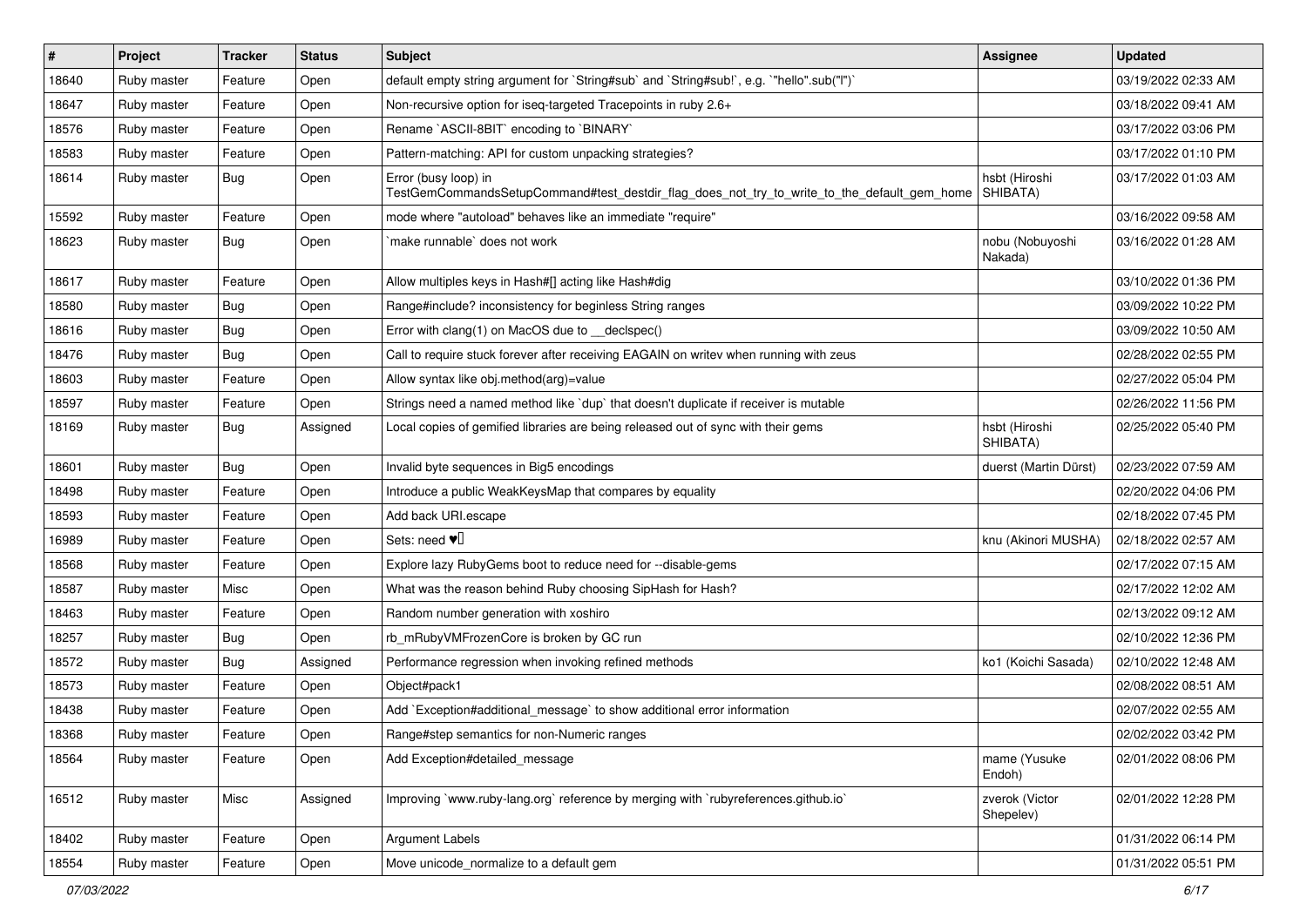| $\vert$ # | Project     | <b>Tracker</b> | <b>Status</b> | <b>Subject</b>                                                                                              | <b>Assignee</b>                         | <b>Updated</b>      |
|-----------|-------------|----------------|---------------|-------------------------------------------------------------------------------------------------------------|-----------------------------------------|---------------------|
| 17263     | Ruby master | <b>Bug</b>     | Open          | Fiber context switch degrades with number of fibers, limit on number of fibers                              |                                         | 01/31/2022 02:47 PM |
| 11064     | Ruby master | <b>Bug</b>     | Open          | #singleton_methods for objects with special singleton_class returns an empty array                          |                                         | 01/31/2022 05:02 AM |
| 18515     | Ruby master | Feature        | Open          | Add Range#reverse_each implementation for performance                                                       |                                         | 01/31/2022 02:23 AM |
| 18285     | Ruby master | Feature        | Open          | NoMethodError#message uses a lot of CPU/is really expensive to call                                         |                                         | 01/30/2022 12:45 PM |
| 18551     | Ruby master | Feature        | Open          | Make Range#reverse_each to raise an exception if endless                                                    |                                         | 01/28/2022 11:13 PM |
| 18518     | Ruby master | Bug            | Open          | NoMemoryError + [FATAL] failed to allocate memory for twice 1 << large                                      |                                         | 01/28/2022 01:40 PM |
| 18136     | Ruby master | Feature        | Open          | take while after                                                                                            |                                         | 01/28/2022 06:23 AM |
| 18408     | Ruby master | Feature        | Assigned      | Allow pattern match to set instance variables                                                               | ktsj (Kazuki Tsujimoto)                 | 01/26/2022 07:07 PM |
| 18507     | Ruby master | Bug            | Open          | Incorrect target_os detection in configure script                                                           |                                         | 01/25/2022 08:57 AM |
| 18181     | Ruby master | Feature        | Open          | Introduce Enumerable#min_with_value, max_with_value, and minmax_with_value                                  |                                         | 01/25/2022 07:33 AM |
| 18510     | Ruby master | Bug            | Open          | Unexpected waiting for console when starting ruby on windows                                                |                                         | 01/23/2022 02:53 PM |
| 16757     | Ruby master | Feature        | Open          | Add intersection to Range                                                                                   |                                         | 01/22/2022 07:26 AM |
| 18506     | Ruby master | <b>Bug</b>     | Open          | make and make install rebuild items every time unnecessarily - sometimes causing races in parallel installs |                                         | 01/21/2022 01:46 PM |
| 14394     | Ruby master | Feature        | Open          | Class.descendants                                                                                           | ko1 (Koichi Sasada)                     | 01/20/2022 10:46 PM |
| 18429     | Ruby master | Bug            | Open          | Configure ruby-3.0.3 on Solaris 10 Unknown keyword 'URL' in './ruby.tmp.pc'                                 |                                         | 01/18/2022 09:15 PM |
| 18494     | Ruby master | Feature        | Open          | [RFC] ENV["RUBY_GC_"]= changes GC parameters dynamically                                                    |                                         | 01/17/2022 11:15 PM |
| 15559     | Ruby master | Feature        | Open          | Logical XOR (^^) operator                                                                                   |                                         | 01/16/2022 03:20 AM |
| 16986     | Ruby master | Feature        | Open          | Anonymous Struct literal                                                                                    | matz (Yukihiro<br>Matsumoto)            | 01/15/2022 04:57 PM |
| 18492     | Ruby master | Bug            | Open          | `rb_rescue2` inside `rb_protect` segfaults on Windows                                                       |                                         | 01/14/2022 03:17 PM |
| 18472     | Ruby master | <b>Bug</b>     | Open          | rb_w32_map_errno is not found on Ruby-3.1.0                                                                 |                                         | 01/13/2022 09:59 AM |
| 18478     | Ruby master | Feature        | Open          | Module#constant_pairs                                                                                       |                                         | 01/11/2022 07:55 PM |
| 18477     | Ruby master | Feature        | Open          | Float#sqrt and Integer#sqrt                                                                                 |                                         | 01/11/2022 07:34 PM |
| 18473     | Ruby master | Bug            | Open          | Raw data in Socket::Option#inspect on Amazon Linux 2                                                        |                                         | 01/11/2022 02:13 PM |
| 18439     | Ruby master | Feature        | Open          | Support YJIT for VC++                                                                                       | maximecb (Maxime<br>Chevalier-Boisvert) | 01/10/2022 11:29 PM |
| 12125     | Ruby master | Feature        | Open          | Proposal: Shorthand operator for Object#method                                                              |                                         | 01/07/2022 06:23 PM |
| 17473     | Ruby master | Feature        | Open          | Make Pathname to embedded class of Ruby                                                                     | akr (Akira Tanaka)                      | 01/07/2022 09:25 AM |
| 18277     | Ruby master | <b>Bug</b>     | Open          | buffer error (Zlib::BufError) in Zlib::Deflate#deflate when using MJIT                                      | k0kubun (Takashi<br>Kokubun)            | 01/05/2022 03:04 PM |
| 18459     | Ruby master | Feature        | Assigned      | IRB autocomplete dropdown colour options                                                                    | aycabta (aycabta.)                      | 01/05/2022 02:15 AM |
| 18454     | Ruby master | Bug            | Open          | YJIT slowing down key Discourse benchmarks                                                                  |                                         | 01/04/2022 08:45 AM |
| 18457     | Ruby master | Bug            | Open          | ruby 2.7.5 fiddle/types.rb use uint32 t but fiddle/cparser.rb lacks uint32 t                                |                                         | 01/03/2022 01:00 PM |
| 18132     | Ruby master | <b>Bug</b>     | Open          | TODO: fix ccan/list thread safety                                                                           |                                         | 01/02/2022 08:22 AM |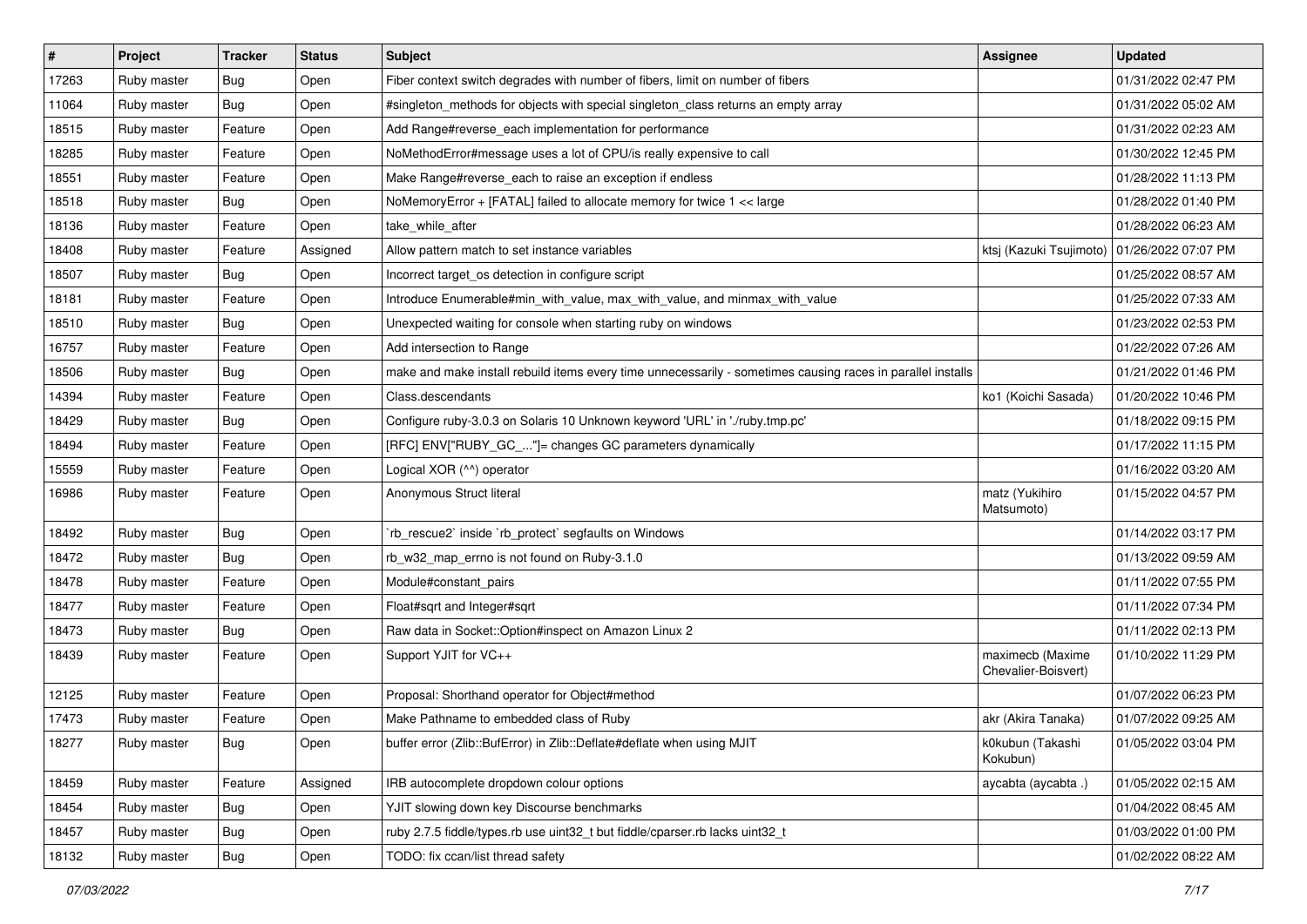| $\sharp$ | Project     | <b>Tracker</b> | <b>Status</b> | <b>Subject</b>                                                                    | Assignee                     | <b>Updated</b>      |
|----------|-------------|----------------|---------------|-----------------------------------------------------------------------------------|------------------------------|---------------------|
| 18456    | Ruby master | Bug            | Open          | rdoc non-determinism: module includes can be added once or twice to generated .ri |                              | 01/01/2022 11:16 PM |
| 12901    | Ruby master | Feature        | Open          | Anonymous functions without scope lookup overhead                                 |                              | 01/01/2022 12:30 PM |
| 14982    | Ruby master | Feature        | Open          | Improve namespace system in ruby to avoiding top-level names chaos                | matz (Yukihiro<br>Matsumoto) | 12/31/2021 05:39 PM |
| 18440    | Ruby master | Feature        | Open          | YJIT is enabled if any YJIT tuning options are set                                |                              | 12/30/2021 08:17 PM |
| 18376    | Ruby master | Feature        | Open          | Version comparison API                                                            |                              | 12/30/2021 10:33 AM |
| 18450    | Ruby master | Feature        | Assigned      | Force break in prettyprint                                                        | akr (Akira Tanaka)           | 12/29/2021 02:02 PM |
| 18332    | Ruby master | Feature        | Open          | a?b                                                                               |                              | 12/29/2021 04:38 AM |
| 18404    | Ruby master | Misc           | Open          | 3.1 documentation problems tracking ticket                                        |                              | 12/24/2021 03:59 PM |
| 18423    | Ruby master | Feature        | Open          | Installing stable versions like 3.0.3 from source generates fatal error by make   |                              | 12/23/2021 11:44 PM |
| 16817    | Ruby master | Feature        | Open          | attr_predicate or attr_query or attr_something for ? methods                      |                              | 12/23/2021 11:44 PM |
| 16347    | Ruby master | Feature        | Open          | InmutableObject                                                                   |                              | 12/23/2021 11:44 PM |
| 16118    | Ruby master | Feature        | Open          | Array .difference allow custom comparison                                         |                              | 12/23/2021 11:44 PM |
| 15458    | Ruby master | Feature        | Open          | Automatic Exception#cause print in IRB                                            |                              | 12/23/2021 11:44 PM |
| 15419    | Ruby master | Feature        | Open          | Allow Kernel#tap to be invoked with arguments like Kernel#send                    |                              | 12/23/2021 11:43 PM |
| 15036    | Ruby master | Feature        | Open          | after upgrade when run apt upgrade metasploit                                     |                              | 12/23/2021 11:43 PM |
| 14465    | Ruby master | Feature        | Open          | rename/alias and then obsolete UDPSocket::send                                    |                              | 12/23/2021 11:43 PM |
| 14463    | Ruby master | Feature        | Open          | Allow comments to precede dots in member expressions                              |                              | 12/23/2021 11:43 PM |
| 14449    | Ruby master | Feature        | Open          | error when trying to run rails s                                                  |                              | 12/23/2021 11:43 PM |
| 12867    | Ruby master | Feature        | Open          | Add ability to check validity of a URL                                            |                              | 12/23/2021 11:43 PM |
| 12057    | Ruby master | Feature        | Open          | Allow methods with `yield` to be called without a block                           |                              | 12/23/2021 11:43 PM |
| 12021    | Ruby master | Feature        | Open          | Final instance variables                                                          |                              | 12/23/2021 11:43 PM |
| 12019    | Ruby master | Feature        | Open          | Better low-level support for writing concurrent libraries                         | matz (Yukihiro<br>Matsumoto) | 12/23/2021 11:43 PM |
| 11627    | Ruby master | Feature        | Open          | make `nonzero` an alias of `nonzero?`                                             | matz (Yukihiro<br>Matsumoto) | 12/23/2021 11:43 PM |
| 11026    | Ruby master | Feature        | Open          | How atomic should dynamic regexp with "once" flag be?                             |                              | 12/23/2021 11:43 PM |
| 10829    | Ruby master | Feature        | Open          | Add to_proc method to the Array class                                             |                              | 12/23/2021 11:43 PM |
| 10634    | Ruby master | Feature        | Open          | Baselining with Benchmark                                                         |                              | 12/23/2021 11:43 PM |
| 10528    | Ruby master | Feature        | Open          | Allow line breaks instead of commas in arrays, hashes, argument lists, etc.       |                              | 12/23/2021 11:43 PM |
| 10477    | Ruby master | Feature        | Open          | Implicit interfaces                                                               |                              | 12/23/2021 11:43 PM |
| 10371    | Ruby master | Feature        | Open          | Use Thread#handle interrupt in MonitorMixin                                       |                              | 12/23/2021 11:43 PM |
| 10273    | Ruby master | Feature        | Open          | Immutable Ruby                                                                    |                              | 12/23/2021 11:43 PM |
| 10217    | Ruby master | Feature        | Open          | Dir constructor similar to Pathname constructor                                   |                              | 12/23/2021 11:43 PM |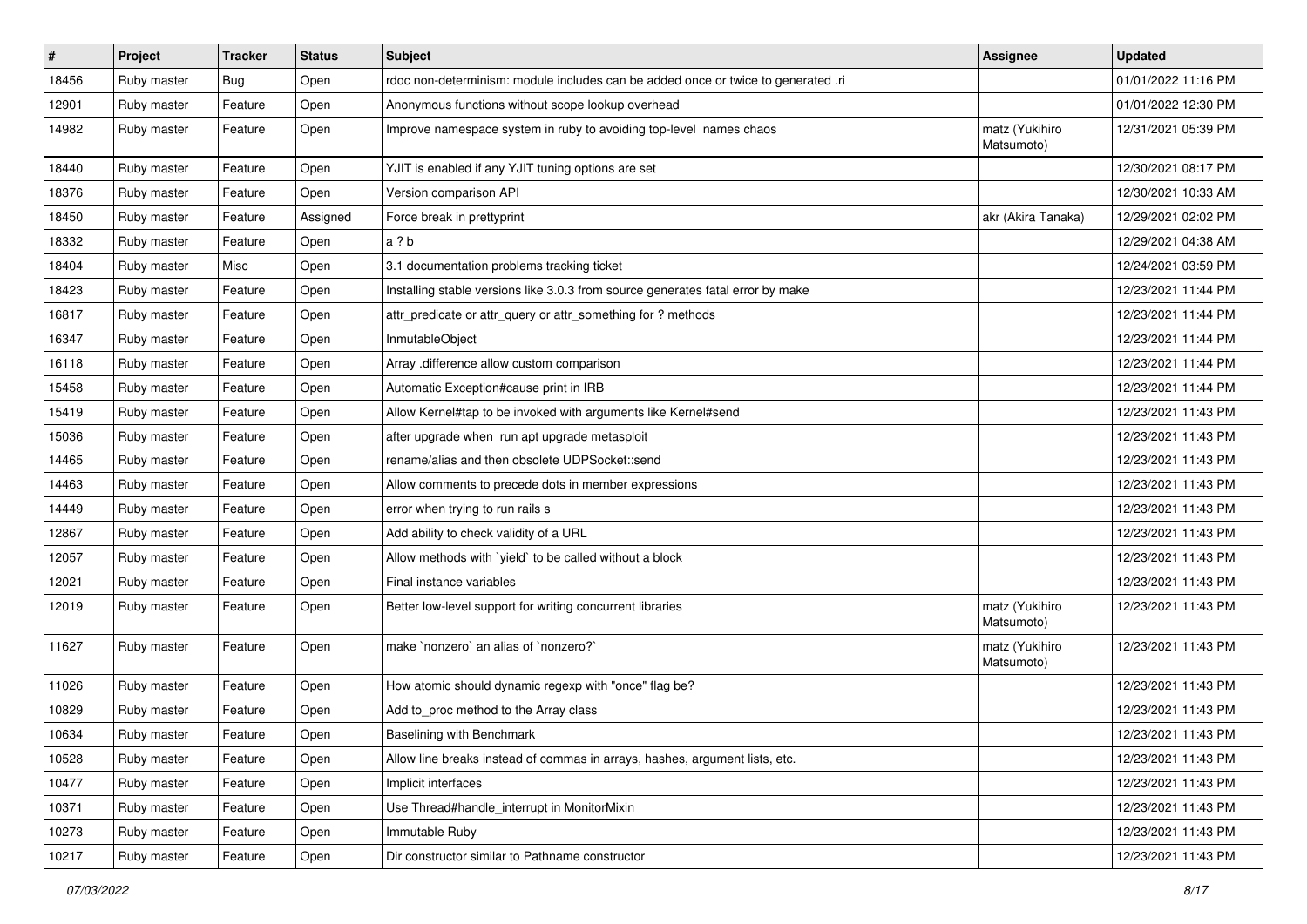| $\vert$ # | Project     | <b>Tracker</b> | <b>Status</b> | Subject                                                                                                                                                                           | <b>Assignee</b>              | <b>Updated</b>      |
|-----------|-------------|----------------|---------------|-----------------------------------------------------------------------------------------------------------------------------------------------------------------------------------|------------------------------|---------------------|
| 9947      | Ruby master | Feature        | Open          | Make `Object#send` and `Object#method` private                                                                                                                                    |                              | 12/23/2021 11:43 PM |
| 9941      | Ruby master | Feature        | Open          | Issue a warning when 'module' or 'class' keyword causes re-initialization of a constant that will become<br>the module/class name, instead of creating/reopening the module/class |                              | 12/23/2021 11:43 PM |
| 9804      | Ruby master | Feature        | Open          | File::CREATE as a synonym for File::CREAT                                                                                                                                         |                              | 12/23/2021 11:43 PM |
| 9686      | Ruby master | Feature        | Open          | Syntax for symbols used in hashes                                                                                                                                                 |                              | 12/23/2021 11:43 PM |
| 9402      | Ruby master | Feature        | Open          | A syntax to specify the default value of a hash                                                                                                                                   |                              | 12/23/2021 11:43 PM |
| 9401      | Ruby master | Feature        | Open          | Yet another syntax for literal anonymous functions (lambdas)                                                                                                                      |                              | 12/23/2021 11:43 PM |
| 8961      | Ruby master | Feature        | Open          | Synchronizable module to easily wrap methods in a mutex                                                                                                                           |                              | 12/23/2021 11:43 PM |
| 8947      | Ruby master | Feature        | Open          | make alias, alias_method, attr_* return name of the alias                                                                                                                         |                              | 12/23/2021 11:43 PM |
| 8896      | Ruby master | Feature        | Open          | #tap with missing block                                                                                                                                                           |                              | 12/23/2021 11:43 PM |
| 8848      | Ruby master | Feature        | Open          | Syntax for binary strings                                                                                                                                                         |                              | 12/23/2021 11:43 PM |
| 8751      | Ruby master | Feature        | Open          | Add offsets to method#source_location                                                                                                                                             |                              | 12/23/2021 11:43 PM |
| 8681      | Ruby master | Feature        | Open          | Net::HTTP should set TCP_NODELAY for requests with body                                                                                                                           |                              | 12/23/2021 11:43 PM |
| 8640      | Ruby master | Feature        | Open          | Add Time#elapsed to return nanoseconds since creation                                                                                                                             |                              | 12/23/2021 11:43 PM |
| 8635      | Ruby master | Feature        | Open          | attr accessor with default block                                                                                                                                                  |                              | 12/23/2021 11:43 PM |
| 8626      | Ruby master | Feature        | Open          | Add a Set coercion method to the standard lib: Set (possible set)                                                                                                                 |                              | 12/23/2021 11:43 PM |
| 8619      | Ruby master | Feature        | Open          | <b>Standard Profiling API</b>                                                                                                                                                     |                              | 12/23/2021 11:43 PM |
| 8570      | Ruby master | Feature        | Open          | Better mechanisms to safely load classes concurrently                                                                                                                             |                              | 12/23/2021 11:43 PM |
| 8291      | Ruby master | Feature        | Open          | Allow retrieving the root Fiber of a Thread                                                                                                                                       |                              | 12/23/2021 11:43 PM |
| 8275      | Ruby master | Feature        | Open          | Add Module#public_const_get                                                                                                                                                       |                              | 12/23/2021 11:43 PM |
| 8259      | Ruby master | Feature        | Open          | Atomic attributes accessors                                                                                                                                                       |                              | 12/23/2021 11:43 PM |
| 8088      | Ruby master | Feature        | Open          | Method#parameters (and friends) should provide useful information about core methods                                                                                              |                              | 12/23/2021 11:43 PM |
| 7895      | Ruby master | Feature        | Open          | Exception#backtrace_locations to go with Thread#backtrace_locations and Kernel#caller_locations                                                                                   |                              | 12/23/2021 11:43 PM |
| 7845      | Ruby master | Feature        | Open          | Strip doesn't handle unicode space characters in ruby 1.9.2 & 1.9.3 (does in 1.9.1)                                                                                               |                              | 12/23/2021 11:43 PM |
| 7747      | Ruby master | Feature        | Open          | Expanded API for Binding semantics                                                                                                                                                |                              | 12/23/2021 11:43 PM |
| 12020     | Ruby master | Feature        | Assigned      | Documenting Ruby memory model                                                                                                                                                     | ko1 (Koichi Sasada)          | 12/23/2021 11:40 PM |
| 9023      | Ruby master | Feature        | Assigned      | Array#tail                                                                                                                                                                        | matz (Yukihiro<br>Matsumoto) | 12/23/2021 11:40 PM |
| 8272      | Ruby master | Feature        | Open          | Transfer feature tracking to CommonRuby                                                                                                                                           |                              | 12/23/2021 11:40 PM |
| 8271      | Ruby master | Feature        | Assigned      | Proposal for moving to a more visible, formal process for feature requests                                                                                                        | matz (Yukihiro<br>Matsumoto) | 12/23/2021 11:40 PM |
| 8263      | Ruby master | Feature        | Assigned      | Support discovering yield state of individual Fibers                                                                                                                              | ko1 (Koichi Sasada)          | 12/23/2021 11:40 PM |
| 6308      | Ruby master | Feature        | Assigned      | Eliminate delegation from WeakRef                                                                                                                                                 | matz (Yukihiro<br>Matsumoto) | 12/23/2021 11:40 PM |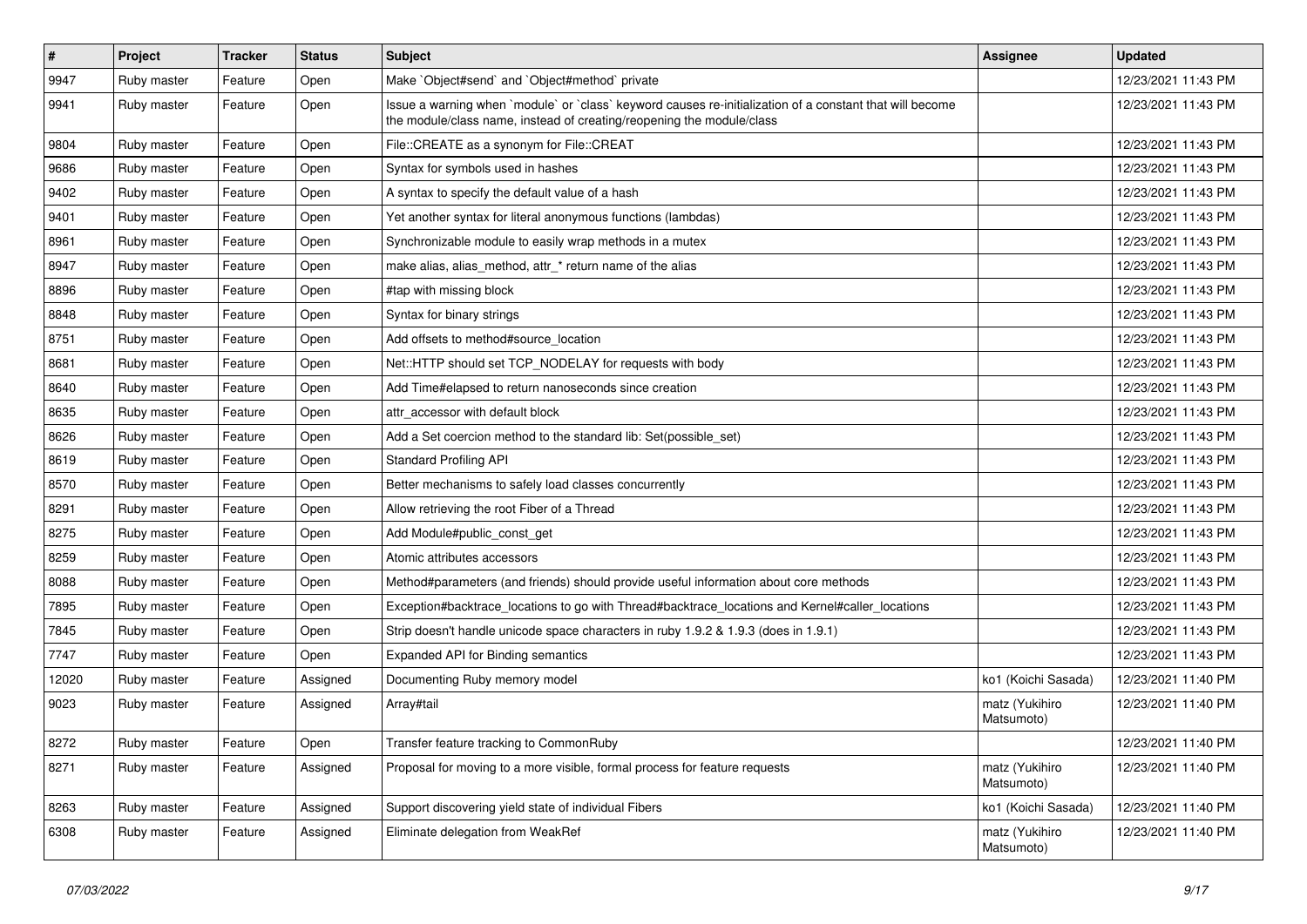| $\vert$ # | Project     | <b>Tracker</b> | <b>Status</b> | Subject                                                                                                                                     | <b>Assignee</b>              | <b>Updated</b>      |
|-----------|-------------|----------------|---------------|---------------------------------------------------------------------------------------------------------------------------------------------|------------------------------|---------------------|
| 18411     | Ruby master | Feature        | Open          | Introduce `Fiber.blocking` for disabling scheduler.                                                                                         |                              | 12/23/2021 05:10 PM |
| 18420     | Ruby master | Misc           | Open          | Question about how to handle IO.pipe reader and writer when forking                                                                         |                              | 12/22/2021 12:04 AM |
| 18380     | Ruby master | Bug            | Open          | TestAddressResolve#test_socket_getnameinfo_domain_blocking test failures                                                                    |                              | 12/21/2021 04:22 PM |
| 17339     | Ruby master | Feature        | Assigned      | Semantic grouping with BigDecimal#to_s                                                                                                      | mrkn (Kenta Murata)          | 12/20/2021 12:39 PM |
| 18418     | Ruby master | Feature        | Open          | Add Net::HTTP#security_level=                                                                                                               |                              | 12/19/2021 11:58 AM |
| 17785     | Ruby master | Feature        | Open          | Allow named parameters to be keywords                                                                                                       | matz (Yukihiro<br>Matsumoto) | 12/17/2021 06:10 PM |
| 18413     | Ruby master | Bug            | Open          | Segfault in `ripper/lexer.rb`                                                                                                               |                              | 12/17/2021 04:49 PM |
| 18412     | Ruby master | <b>Bug</b>     | Open          | Segfault in test_ractor.rb                                                                                                                  |                              | 12/17/2021 04:23 AM |
| 18410     | Ruby master | Feature        | Open          | Proposal to make inspect include underscores on numerics                                                                                    |                              | 12/16/2021 09:07 AM |
| 18296     | Ruby master | Feature        | Open          | Custom exception formatting should override `Exception#full_message`.                                                                       |                              | 12/15/2021 08:49 PM |
| 17826     | Ruby master | <b>Bug</b>     | Assigned      | Ractor#take hangs if used in multiple Threads                                                                                               | ko1 (Koichi Sasada)          | 12/15/2021 01:30 PM |
| 18381     | Ruby master | <b>Bug</b>     | Assigned      | Default vs Bundled gems                                                                                                                     | hsbt (Hiroshi<br>SHIBATA)    | 12/15/2021 11:09 AM |
| 12084     | Ruby master | Feature        | Open          | Class#instance`                                                                                                                             |                              | 12/14/2021 08:52 PM |
| 15192     | Ruby master | Feature        | Open          | Introduce a new "shortcut assigning" syntax to convenient setup instance variables                                                          | matz (Yukihiro<br>Matsumoto) | 12/14/2021 06:42 PM |
| 18024     | Ruby master | Bug            | Assigned      | Ractor crashes when connections are closed in multiple Ractors                                                                              | ko1 (Koichi Sasada)          | 12/14/2021 04:41 PM |
| 17942     | Ruby master | Feature        | Open          | Add a `initialize(public @a, private @b)` shortcut syntax for defining public/private accessors for instance<br>vars as part of constructor |                              | 12/13/2021 12:43 AM |
| 18401     | Ruby master | Feature        | Open          | Rework `require_relative` to add the "current path" on `\$LOAD_PATH`                                                                        |                              | 12/09/2021 05:41 PM |
| 17799     | Ruby master | Bug            | Open          | Seg fault in rb_class_clear_method_cache                                                                                                    |                              | 12/09/2021 05:39 AM |
| 18395     | Ruby master | Feature        | Open          | Introduce Array#subtract! for performance                                                                                                   |                              | 12/08/2021 04:42 PM |
| 16920     | Ruby master | <b>Bug</b>     | Open          | TestThread#test_signal_at_join fails on aarch64                                                                                             |                              | 12/07/2021 02:17 PM |
| 18033     | Ruby master | Feature        | Open          | Time.new to parse a string                                                                                                                  |                              | 12/07/2021 02:15 PM |
| 18393     | Ruby master | Bug            | Open          | TestReadline#test_interrupt_in_other_thread fails on armv7hl                                                                                |                              | 12/07/2021 02:03 PM |
| 17047     | Ruby master | Feature        | Open          | Support parameters for MAIL FROM and RCPT TO                                                                                                |                              | 12/06/2021 08:16 PM |
| 18073     | Ruby master | <b>Bug</b>     | Open          | test/ruby/test_jit.rb: "error: invalid use of '__builtin_va_arg_pack ()"' on Ruby 2.7.4 on gcc 4.8.5                                        |                              | 12/03/2021 03:04 PM |
| 18275     | Ruby master | Feature        | Open          | Add an option to define method to not capture the surrounding environment                                                                   | ko1 (Koichi Sasada)          | 12/03/2021 02:34 PM |
| 18369     | Ruby master | Feature        | Open          | users.detect(:name, "Dorian") as shorthand for users.detect {  user  user.name == "Dorian" }                                                |                              | 12/03/2021 02:23 PM |
| 17998     | Ruby master | <b>Bug</b>     | Assigned      | ractor: process hanging (with ractors initialized, but not being used)                                                                      | ko1 (Koichi Sasada)          | 12/02/2021 08:17 PM |
| 17502     | Ruby master | Misc           | Open          | C vs Ruby                                                                                                                                   | ko1 (Koichi Sasada)          | 12/02/2021 07:53 PM |
| 14090     | Ruby master | <b>Bug</b>     | Assigned      | TestGc#test interrupt in finalizer` fails very rarely                                                                                       | ko1 (Koichi Sasada)          | 12/02/2021 07:24 PM |
| 18379     | Ruby master | <b>Bug</b>     | Open          | [CI] Windows mingw/ucrt - test-all timeout failures                                                                                         |                              | 12/02/2021 02:23 AM |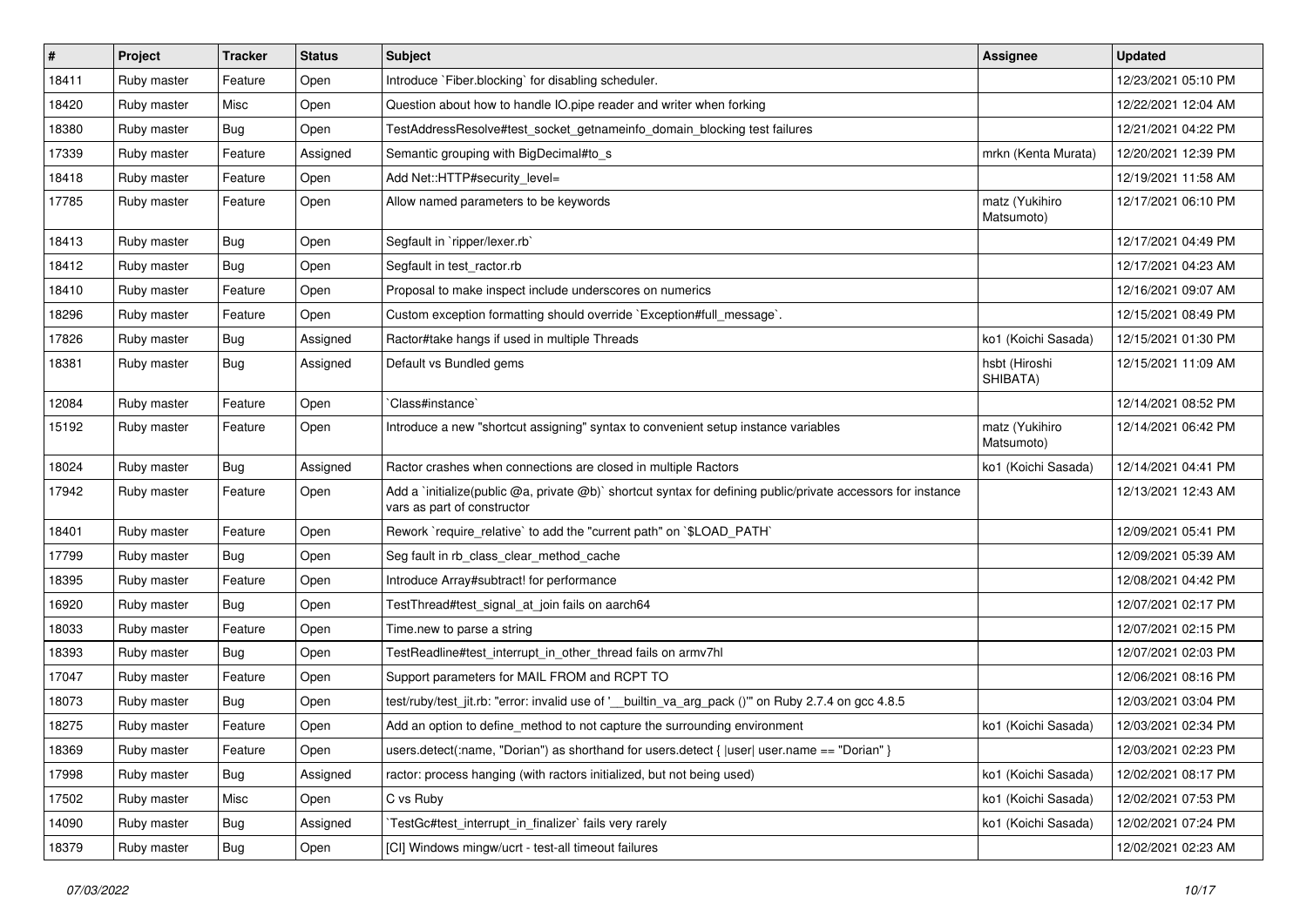| $\sharp$ | Project     | <b>Tracker</b> | <b>Status</b> | Subject                                                                                                                                                            | Assignee                   | <b>Updated</b>      |
|----------|-------------|----------------|---------------|--------------------------------------------------------------------------------------------------------------------------------------------------------------------|----------------------------|---------------------|
| 18355    | Ruby master | <b>Bug</b>     | Assigned      | require("pathname") within rack application chnages behaviors of Pathname methods, such as absolute?()<br>when there are two versions of 'pathname' gem installed. | hsbt (Hiroshi<br>SHIBATA)  | 11/30/2021 08:01 AM |
| 18034    | Ruby master | <b>Bug</b>     | Assigned      | Segmentation fault fiddle with `--enable-bundled-libffi` and macOS                                                                                                 | kou (Kouhei Sutou)         | 11/30/2021 07:39 AM |
| 17516    | Ruby master | <b>Bug</b>     | Assigned      | forking in a ractor causes Ruby to crash                                                                                                                           | ko1 (Koichi Sasada)        | 11/30/2021 05:26 AM |
| 13671    | Ruby master | <b>Bug</b>     | Assigned      | Regexp with lookbehind and case-insensitivity raises RegexpError only on strings with certain characters                                                           | duerst (Martin Dürst)      | 11/30/2021 04:42 AM |
| 18352    | Ruby master | Misc           | Open          | What is the Hash#grep expected?                                                                                                                                    |                            | 11/28/2021 10:39 PM |
| 18004    | Ruby master | Feature        | Open          | Add Async to the stdlib                                                                                                                                            |                            | 11/26/2021 06:01 AM |
| 18337    | Ruby master | Bug            | Assigned      | Ruby allows zero-width characters in identifiers                                                                                                                   | duerst (Martin Dürst)      | 11/24/2021 09:13 AM |
| 16776    | Ruby master | <b>Bug</b>     | Assigned      | Regression in coverage library                                                                                                                                     | ko1 (Koichi Sasada)        | 11/24/2021 07:26 AM |
| 17478    | Ruby master | <b>Bug</b>     | Assigned      | Ruby3.0 is slower than Ruby2.7.2 when parsing a large CSV file                                                                                                     | kou (Kouhei Sutou)         | 11/24/2021 05:12 AM |
| 6733     | Ruby master | Feature        | Open          | New inspect framework                                                                                                                                              |                            | 11/24/2021 05:06 AM |
| 12911    | Ruby master | Misc           | Assigned      | Translate docs                                                                                                                                                     |                            | 11/24/2021 04:52 AM |
| 18360    | Ruby master | Feature        | Open          | PrettyPrint enhancements                                                                                                                                           |                            | 11/24/2021 12:15 AM |
| 18359    | Ruby master | <b>Bug</b>     | Open          | [Windows MinGW] warning Please include winsock2.h before windows.h                                                                                                 |                            | 11/23/2021 05:07 PM |
| 18357    | Ruby master | Feature        | Open          | Proposal: stop raising when block passed to IO#each * closes the IO                                                                                                |                            | 11/22/2021 09:03 PM |
| 18262    | Ruby master | Feature        | Open          | Enumerator::Lazy#partition                                                                                                                                         |                            | 11/20/2021 10:17 AM |
| 16252    | Ruby master | Feature        | Open          | Hash#partition should return hashes                                                                                                                                |                            | 11/18/2021 03:54 PM |
| 18334    | Ruby master | Feature        | Open          | ENV#to_h returns a new Hash object but Hash#to_h does not, which can cause inconsistencies                                                                         |                            | 11/17/2021 05:46 PM |
| 18338    | Ruby master | <b>Bug</b>     | Open          | Encoding.default_external = Encoding::UTF_16BE may add a wrongly-encoded string to<br>\$LOADED_FEATURES                                                            |                            | 11/15/2021 07:32 AM |
| 18331    | Ruby master | Feature        | Open          | Kernel.#Time                                                                                                                                                       |                            | 11/13/2021 12:41 PM |
| 18269    | Ruby master | Bug            | Open          | trace opt not and trace opt regexpmatch2 insns are indistinguishable                                                                                               |                            | 11/12/2021 07:44 AM |
| 18035    | Ruby master | Feature        | Open          | Introduce general model/semantic for immutable by default.                                                                                                         |                            | 11/09/2021 04:47 PM |
| 18127    | Ruby master | Feature        | Open          | Ractor-local version of Singleton                                                                                                                                  |                            | 11/09/2021 02:45 PM |
| 18291    | Ruby master | Feature        | Open          | When use $=$ with named group, if regex is on the right side, variable not defined.                                                                                |                            | 11/06/2021 12:36 PM |
| 15667    | Ruby master | Feature        | Open          | Introduce malloc_trim(0) in full gc cycles                                                                                                                         |                            | 11/01/2021 07:32 AM |
| 18137    | Ruby master | Feature        | Open          | A new method to check Proc is isolated or not                                                                                                                      |                            | 10/27/2021 07:30 AM |
| 16497    | Ruby master | <b>Bug</b>     | Assigned      | StringIO#internal_encoding is broken (more severely in 2.7)                                                                                                        | nobu (Nobuyoshi<br>Nakada) | 10/26/2021 04:31 PM |
| 12436    | Ruby master | <b>Bug</b>     | Assigned      | newline argument of File.open seems not respected on Windows                                                                                                       | nobu (Nobuyoshi<br>Nakada) | 10/25/2021 09:07 AM |
| 18255    | Ruby master | Bug            | Open          | ioctl zeroes the last buffer byte                                                                                                                                  |                            | 10/25/2021 08:13 AM |
| 18265    | Ruby master | Feature        | Open          | Self-contained one-binary feature which discuss on ruby kaigi 2021 day 2, $\Box$ Ruby Committers vs the<br>World / CRuby Committers                                |                            | 10/24/2021 04:11 PM |
| 18083    | Ruby master | Feature        | Open          | Capture error in ensure block.                                                                                                                                     |                            | 10/21/2021 01:00 PM |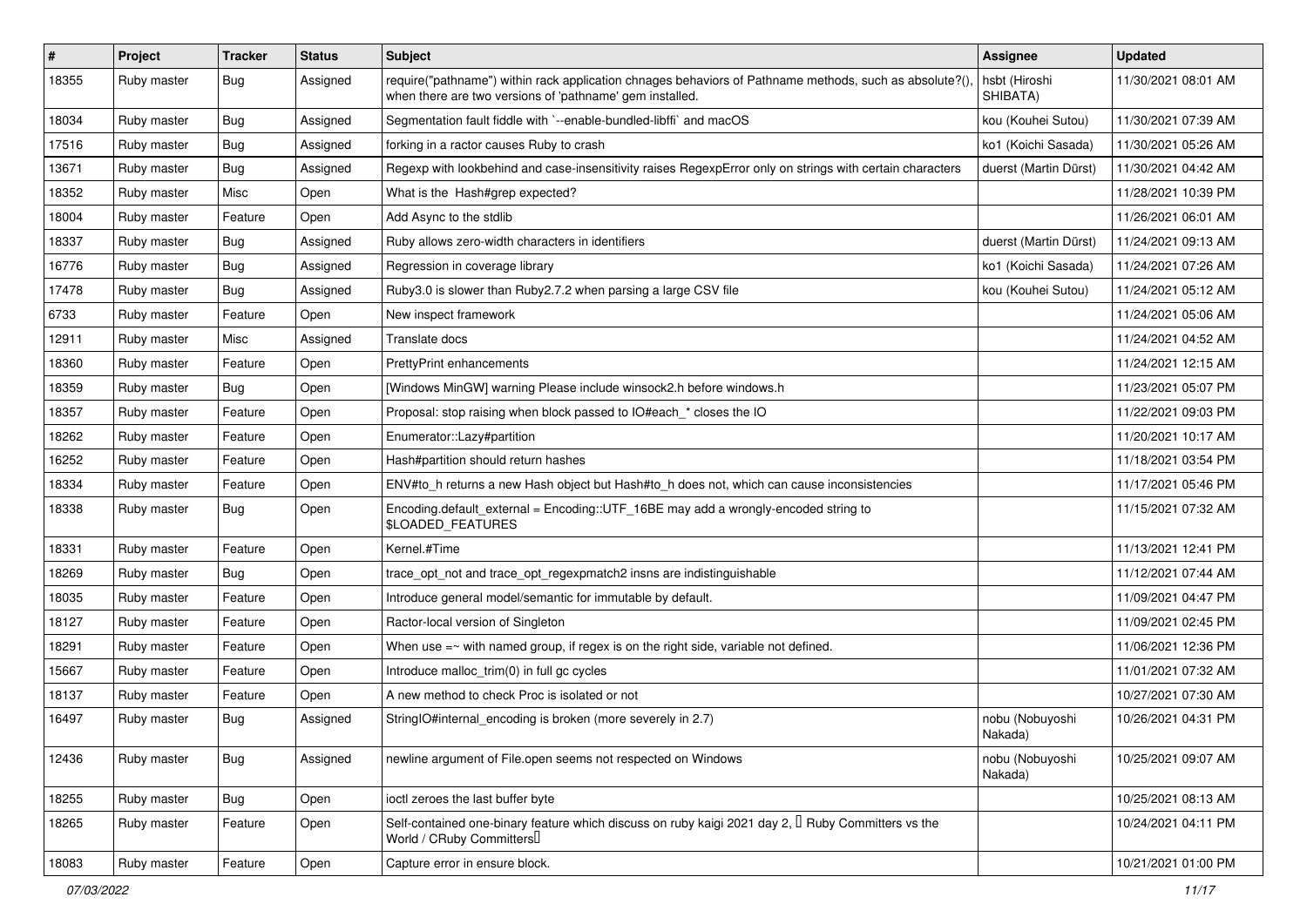| $\vert$ # | Project     | <b>Tracker</b> | <b>Status</b> | <b>Subject</b>                                                                                                                                                        | Assignee                      | <b>Updated</b>      |
|-----------|-------------|----------------|---------------|-----------------------------------------------------------------------------------------------------------------------------------------------------------------------|-------------------------------|---------------------|
| 18259     | Ruby master | Feature        | Open          | Support quarter spec %q in Time#strftime                                                                                                                              |                               | 10/21/2021 12:15 PM |
| 18258     | Ruby master | <b>Bug</b>     | Open          | Ractor.shareable? can be slow and mutates internal object flags.                                                                                                      | ko1 (Koichi Sasada)           | 10/21/2021 08:58 AM |
| 18256     | Ruby master | Feature        | Open          | Change the canonical name of Thread::Mutex, Thread::Queue, Thread::SizedQueue and<br>Thread::ConditionVariable to just Mutex, Queue, SizedQueue and ConditionVariable |                               | 10/20/2021 10:59 PM |
| 17146     | Ruby master | Bug            | Open          | Queue operations are allowed after it is frozen                                                                                                                       |                               | 10/20/2021 08:32 PM |
| 17774     | Ruby master | Bug            | Open          | Quantified empty group causes regex to fail                                                                                                                           |                               | 10/13/2021 04:43 PM |
| 18248     | Ruby master | Misc           | Open          | Add Feature Triaging Guide                                                                                                                                            |                               | 10/12/2021 03:21 PM |
| 18242     | Ruby master | Feature        | Open          | Parser makes multiple assignment sad in confusing way                                                                                                                 |                               | 10/09/2021 07:58 AM |
| 10416     | Ruby master | Bug            | Open          | Create mechanism for updating of Unicode data files downstreams when we want                                                                                          | nobu (Nobuyoshi<br>Nakada)    | 10/08/2021 06:40 AM |
| 18228     | Ruby master | Feature        | Open          | Add a 'timeout' option to 'IO.copy stream'                                                                                                                            |                               | 10/01/2021 05:10 AM |
| 18227     | Ruby master | Feature        | Open          | Static class initialization.                                                                                                                                          | ioquatix (Samuel<br>Williams) | 09/29/2021 09:21 PM |
| 18194     | Ruby master | Feature        | Open          | No easy way to format exception messages per thread/fiber scheduler context.                                                                                          | mame (Yusuke<br>Endoh)        | 09/29/2021 10:10 AM |
| 17295     | Ruby master | Feature        | Assigned      | Feature: Create a directory and file with Pathname#touch                                                                                                              | akr (Akira Tanaka)            | 09/28/2021 01:20 AM |
| 17720     | Ruby master | Misc           | Assigned      | Cirrus CI to check non-x86_64 architecture cases by own machines                                                                                                      | jaruga (Jun Aruga)            | 09/26/2021 10:24 AM |
| 18186     | Ruby master | Bug            | Open          | SEGV with system command - MinGW?                                                                                                                                     |                               | 09/22/2021 03:20 PM |
| 18151     | Ruby master | Feature        | Open          | Incorrect Resolv result when DNS server is unreachable                                                                                                                |                               | 09/18/2021 12:22 AM |
| 18168     | Ruby master | Feature        | Open          | Add ActiveSupport deep_transform_values to Ruby                                                                                                                       |                               | 09/15/2021 05:29 AM |
| 18119     | Ruby master | Bug            | Open          | Ractor crashes when instantiating classes                                                                                                                             | ko1 (Koichi Sasada)           | 09/14/2021 01:42 AM |
| 17624     | Ruby master | <b>Bug</b>     | Open          | Ractor.receive is not thread-safe                                                                                                                                     | ko1 (Koichi Sasada)           | 09/14/2021 01:40 AM |
| 17617     | Ruby master | Bug            | Open          | When a Ractor's incoming port is closed, Ractor.receive_if does not raise Ractor::ClosedError, but instead<br>blocks indefinitely                                     | ko1 (Koichi Sasada)           | 09/14/2021 01:40 AM |
| 17878     | Ruby master | Bug            | Open          | bootstraptest/test_ractor.rb:224 a random failing test with "The outgoing-port is already closed<br>(Ractor::ClosedError)"                                            |                               | 09/13/2021 01:10 PM |
| 17355     | Ruby master | Feature        | Assigned      | Using same set of names in or-patterns (pattern matching with $Foo(x)   Bar(x)$ )                                                                                     | ktsj (Kazuki Tsujimoto)       | 09/13/2021 09:11 AM |
| 18162     | Ruby master | Feature        | Open          | Shorthand method Proc#isolate to create isolated proc objects                                                                                                         |                               | 09/13/2021 02:33 AM |
| 18152     | Ruby master | Bug            | Open          | Fix theoretical bug with signals + qsort                                                                                                                              |                               | 09/08/2021 03:38 PM |
| 18150     | Ruby master | Misc           | Open          | Proposal: Deprecate leading zero syntax to declare octals, since it's extremely confusing (and Python 3<br>removed it too)                                            |                               | 09/04/2021 03:21 AM |
| 18146     | Ruby master | Feature        | Open          | Add 'delete_prefix' and 'delete_suffix' to 'Pathname'                                                                                                                 |                               | 09/03/2021 04:59 AM |
| 18135     | Ruby master | Feature        | Open          | Introduce Enumerable#detect_only                                                                                                                                      |                               | 09/02/2021 05:44 PM |
| 18142     | Ruby master | <b>Bug</b>     | Assigned      | Segmentation fault with Ruby 3.0.2                                                                                                                                    | k0kubun (Takashi<br>Kokubun)  | 09/02/2021 07:43 AM |
| 18144     | Ruby master | <b>Bug</b>     | Open          | Timeout not working while regular expression match is running                                                                                                         |                               | 09/02/2021 07:08 AM |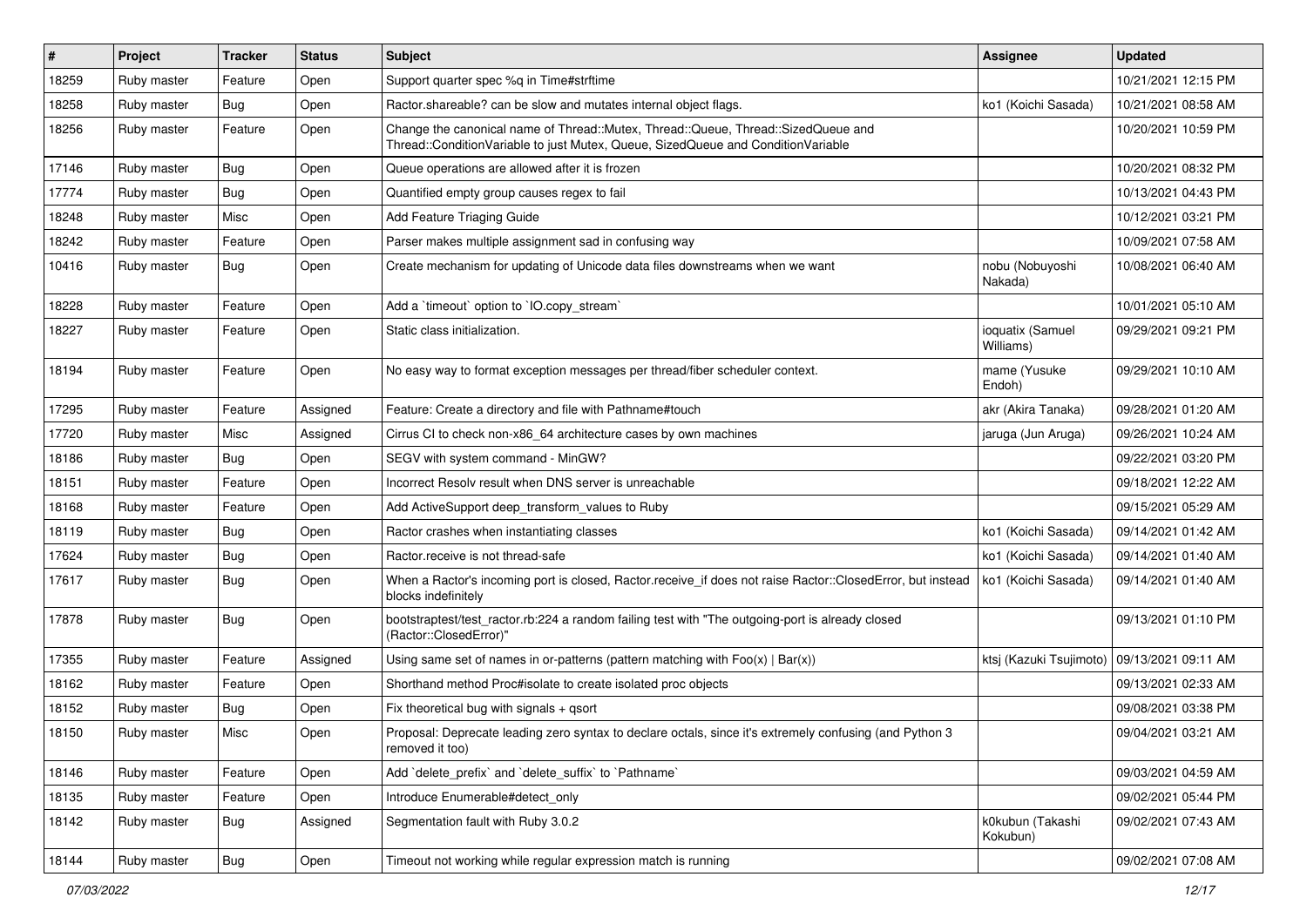| $\vert$ # | Project     | <b>Tracker</b> | <b>Status</b> | Subject                                                                               | <b>Assignee</b>               | <b>Updated</b>      |
|-----------|-------------|----------------|---------------|---------------------------------------------------------------------------------------|-------------------------------|---------------------|
| 17294     | Ruby master | Feature        | Assigned      | Feature: Allow method chaining with Pathname#mkpath Pathname#rmtree                   | akr (Akira Tanaka)            | 08/30/2021 06:52 AM |
| 17296     | Ruby master | Feature        | Assigned      | Feature: Pathname#chmod use FileUtils.chmod instead of File                           | akr (Akira Tanaka)            | 08/30/2021 06:51 AM |
| 17297     | Ruby master | Feature        | Assigned      | Feature: Introduce Pathname.mktmpdir                                                  | akr (Akira Tanaka)            | 08/30/2021 06:51 AM |
| 18131     | Ruby master | Bug            | Open          | addr2line.c: Some inlined functions mistakenly shown                                  |                               | 08/24/2021 07:59 PM |
| 16492     | Ruby master | <b>Bug</b>     | Open          | TestBugReporter#test_bug_reporter_add test failures                                   | jaruga (Jun Aruga)            | 08/24/2021 01:12 PM |
| 17722     | Ruby master | Bug            | Open          | define_method with shareable results in "defined in a different Ractor"               |                               | 08/24/2021 12:03 PM |
| 18129     | Ruby master | <b>Bug</b>     | Open          | Ractor-incompatible global variables can be accessed through alias                    |                               | 08/23/2021 10:08 PM |
| 15428     | Ruby master | <b>Bug</b>     | Open          | Refactor Proc#>> and #<<                                                              |                               | 08/20/2021 06:31 PM |
| 18036     | Ruby master | <b>Bug</b>     | Open          | Pthread fibers become invalid on fork - different from normal fibers.                 | ioquatix (Samuel<br>Williams) | 08/19/2021 07:05 AM |
| 18080     | Ruby master | <b>Bug</b>     | Open          | Syntax error on one-line pattern matching                                             |                               | 08/18/2021 12:38 AM |
| 18082     | Ruby master | Misc           | Open          | FileUtils.remove_entry_secure has inconsistent document                               |                               | 08/17/2021 04:26 PM |
| 13864     | Ruby master | Bug            | Assigned      | Rinda multicast test failures due to missing default route                            | seki (Masatoshi Seki)         | 08/17/2021 07:16 AM |
| 16836     | Ruby master | Bug            | Assigned      | configure-time LDFLAGS leak into ruby pkg-config file                                 | nobu (Nobuyoshi<br>Nakada)    | 08/14/2021 09:10 AM |
| 18069     | Ruby master | Feature        | Open          | instance_exec` is just ignored when the block is originally a method                  |                               | 08/10/2021 05:33 AM |
| 18070     | Ruby master | Feature        | Open          | `attr` should be removed                                                              |                               | 08/09/2021 05:51 PM |
| 18068     | Ruby master | Misc           | Open          | Silence LoadError only if it is for rubygems itself                                   | hsbt (Hiroshi<br>SHIBATA)     | 08/08/2021 02:21 PM |
| 18063     | Ruby master | Feature        | Open          | io_uring implementation                                                               |                               | 08/05/2021 10:02 AM |
| 18058     | Ruby master | <b>Bug</b>     | Open          | 3.1.0-dev with MJIT enabled Zlib::BufError during `gem install`                       | k0kubun (Takashi<br>Kokubun)  | 08/02/2021 08:31 PM |
| 18057     | Ruby master | Feature        | Open          | Introduce Array#mean                                                                  |                               | 08/02/2021 02:16 PM |
| 18055     | Ruby master | Feature        | Open          | Introduce                                                                             |                               | 07/30/2021 09:30 AM |
| 13514     | Ruby master | Feature        | Open          | [PATCH] thread_pthread.c (native_sleep): preserve old unblock function                |                               | 07/27/2021 11:41 AM |
| 13502     | Ruby master | Feature        | Open          | remove unused Array#to_s implementation                                               |                               | 07/27/2021 11:41 AM |
| 12992     | Ruby master | Feature        | Open          | ArgumentError if hostname is missing                                                  |                               | 07/27/2021 11:40 AM |
| 15305     | Ruby master | Feature        | Open          | [PATCH] include/ruby/ruby.h (RB_ALLOCV*): remove GC guard                             | nobu (Nobuyoshi<br>Nakada)    | 07/27/2021 11:39 AM |
| 11373     | Ruby master | Feature        | Open          | Add command line option to query valid values for --dump                              |                               | 07/27/2021 11:09 AM |
| 10755     | Ruby master | Feature        | Open          | Use rb_define_alias instead of rb_define_method for rb_cHash                          |                               | 07/27/2021 11:09 AM |
| 10549     | Ruby master | Feature        | Open          | Deprecate each_with_index and each_with_object in favor of with_index and with_object | matz (Yukihiro<br>Matsumoto)  | 07/27/2021 11:09 AM |
| 10287     | Ruby master | Feature        | Open          | rename COLON3 to COLON2_HEAD.                                                         | matz (Yukihiro<br>Matsumoto)  | 07/27/2021 09:34 AM |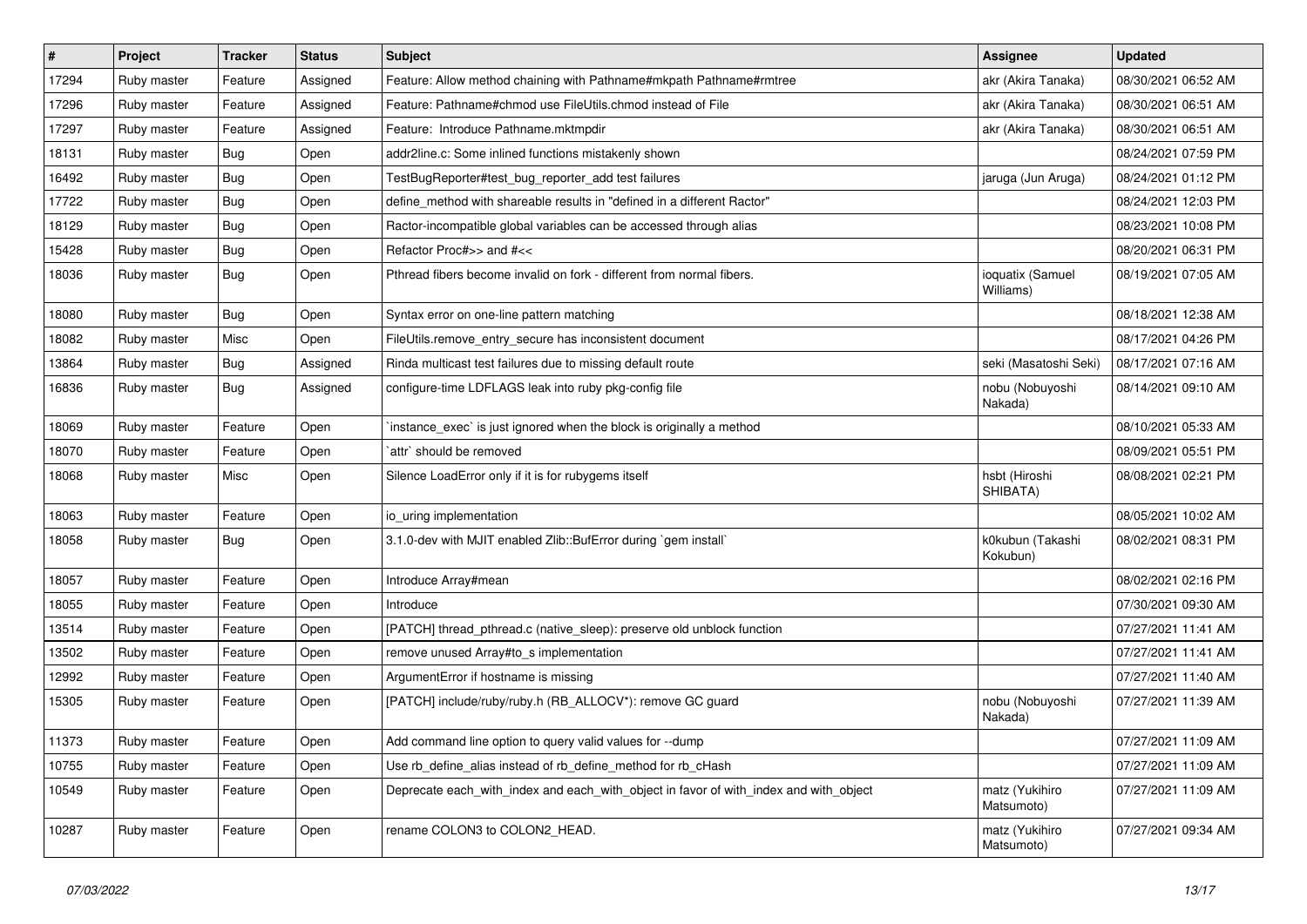| $\sharp$ | Project     | <b>Tracker</b> | <b>Status</b> | Subject                                                                                                                 | Assignee                      | <b>Updated</b>      |
|----------|-------------|----------------|---------------|-------------------------------------------------------------------------------------------------------------------------|-------------------------------|---------------------|
| 11431    | Ruby master | Feature        | Open          | [PATCH] rb_parser_compile_*: remove volatile arg                                                                        |                               | 07/27/2021 07:27 AM |
| 10473    | Ruby master | Feature        | Open          | Change Date#to_datetime to use local time                                                                               |                               | 07/23/2021 07:08 PM |
| 14274    | Ruby master | Feature        | Open          | Merge Std-Lib Time Class into Core                                                                                      |                               | 07/19/2021 07:54 AM |
| 11500    | Ruby master | Feature        | Open          | [RFC] rename Queue to UnboundedQueue                                                                                    |                               | 07/19/2021 07:48 AM |
| 14851    | Ruby master | Feature        | Open          | [PATCH] thread_pthread.c: remove non-sleepy timer thread implementation                                                 |                               | 07/19/2021 05:23 AM |
| 14901    | Ruby master | Feature        | Assigned      | [PATCH] do not block SIGCHLD in normal Ruby Threads                                                                     | normalperson (Eric<br>Wong)   | 07/19/2021 05:23 AM |
| 17994    | Ruby master | Feature        | Open          | Clarify 'IO.read' behavior and add 'File.read' method                                                                   |                               | 07/16/2021 03:04 AM |
| 17938    | Ruby master | Feature        | Open          | Keyword alternative for boolean positional arguments                                                                    |                               | 07/15/2021 06:46 AM |
| 18002    | Ruby master | <b>Bug</b>     | Open          | s390x: Tests failing without LC_ALL env                                                                                 | jaruga (Jun Aruga)            | 07/12/2021 04:30 PM |
| 17664    | Ruby master | Bug            | Assigned      | Behavior of sockets changed in Ruby 3.0 to non-blocking                                                                 | ioquatix (Samuel<br>Williams) | 07/12/2021 10:28 AM |
| 15993    | Ruby master | <b>Bug</b>     | Open          | 'require' doesn't work if there are Cyrillic chars in the path to Ruby dir                                              |                               | 07/09/2021 04:08 PM |
| 17924    | Ruby master | Feature        | Open          | Range#infinite?                                                                                                         |                               | 07/08/2021 11:58 PM |
| 17931    | Ruby master | <b>Bug</b>     | Open          | Compile fails setup option nodynamic                                                                                    |                               | 07/07/2021 08:51 AM |
| 13129    | Ruby master | Feature        | Assigned      | Refinements cannot refine method_missing and respond_to_missing?                                                        | matz (Yukihiro<br>Matsumoto)  | 07/03/2021 10:45 PM |
| 16805    | Ruby master | Misc           | Assigned      | Coroutine's license is unclear                                                                                          | ReiOdaira (Rei<br>Odaira)     | 07/01/2021 10:09 PM |
| 17833    | Ruby master | Feature        | Open          | add IO.readinto(b) where b is a bytes like object that is you can get a memoryview from                                 |                               | 06/30/2021 02:36 PM |
| 17662    | Ruby master | Misc           | Assigned      | The heredoc pattern used in tests does not syntax highlight correctly in many editors                                   | nobu (Nobuyoshi<br>Nakada)    | 06/30/2021 12:54 PM |
| 18013    | Ruby master | Bug            | Open          | Unexpected results when mxiing negated character classes and case-folding                                               |                               | 06/29/2021 12:05 PM |
| 18012    | Ruby master | Bug            | Open          | Case-insensitive character classes can only match multiple code points when top-level character class is<br>not negated |                               | 06/29/2021 08:35 AM |
| 18010    | Ruby master | Bug            | Open          | Character class with single character gets case-folded with following string                                            |                               | 06/28/2021 09:30 AM |
| 18009    | Ruby master | Bug            | Open          | Regexps \w and \W with /i option and /u option produce inconsistent results under nested negation and<br>intersection   |                               | 06/28/2021 09:09 AM |
| 18005    | Ruby master | Feature        | Open          | Enable non-blocking `binding.irb`.                                                                                      |                               | 06/24/2021 07:20 PM |
| 14378    | Ruby master | Feature        | Open          | Increase Fixnum range on Windows from 31 bits to 63 bits                                                                |                               | 06/18/2021 07:31 PM |
| 14582    | Ruby master | <b>Bug</b>     | Open          | Unable to use `method_entry` and `method_return` tracing probes since 2.5                                               |                               | 06/18/2021 06:08 PM |
| 17999    | Ruby master | Bug            | Open          | TestMethod#test_zsuper intermittent timeout error on raspbian10-aarch64 CI                                              |                               | 06/18/2021 01:33 AM |
| 14275    | Ruby master | Feature        | Open          | GC not aggressive enough                                                                                                |                               | 06/17/2021 06:54 PM |
| 14570    | Ruby master | Feature        | Open          | Make File.expand_path/real_path casing consistent on Windows                                                            |                               | 06/17/2021 04:22 PM |
| 16951    | Ruby master | Bug            | Assigned      | Consistently referer dependencies                                                                                       | hsbt (Hiroshi<br>SHIBATA)     | 06/17/2021 06:15 AM |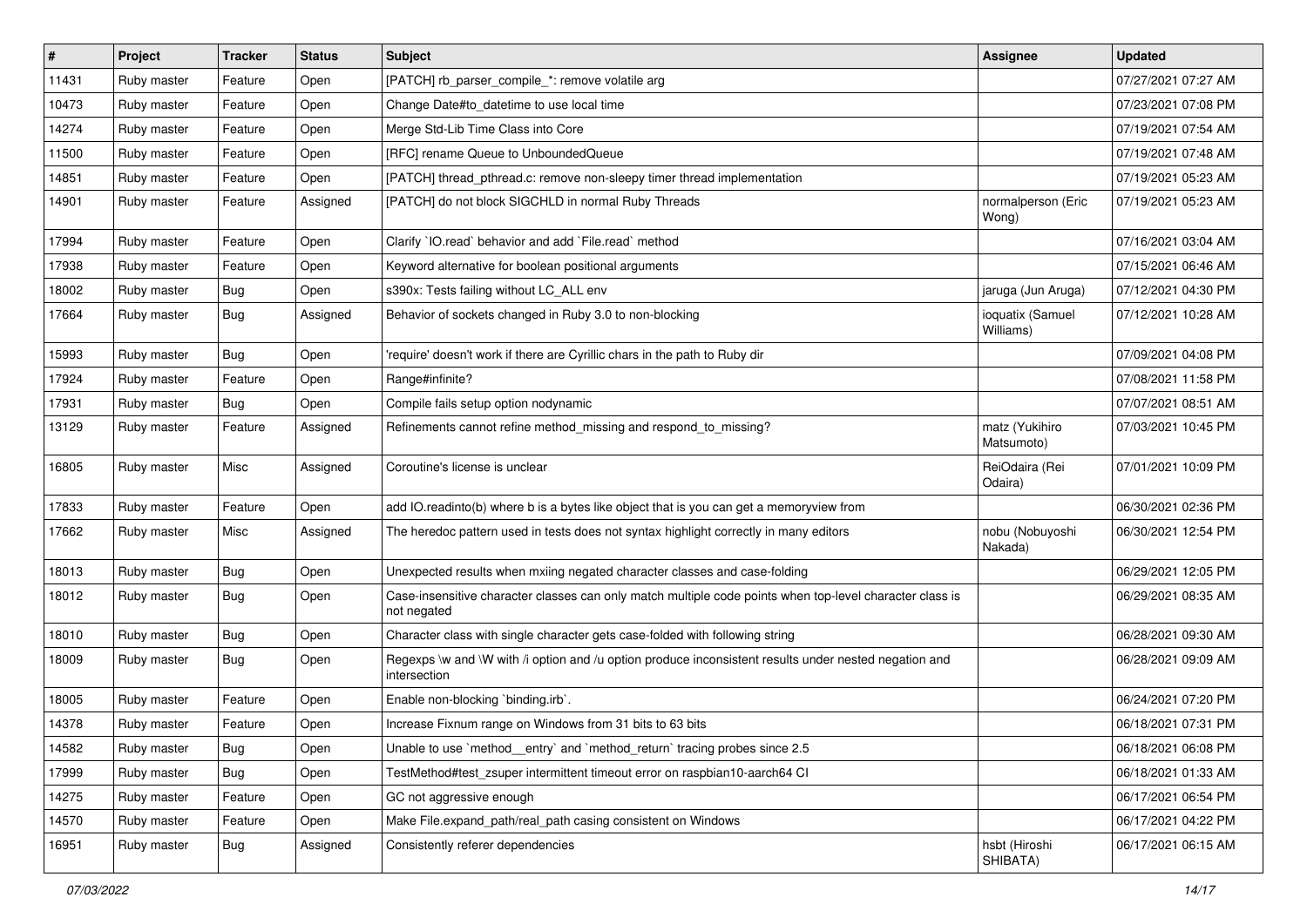| $\vert$ # | Project     | <b>Tracker</b> | <b>Status</b> | Subject                                                                                | Assignee                     | <b>Updated</b>      |
|-----------|-------------|----------------|---------------|----------------------------------------------------------------------------------------|------------------------------|---------------------|
| 17990     | Ruby master | Bug            | Open          | Inconsistent behavior of Regexp quantifiers over characters with complex case foldings |                              | 06/15/2021 11:59 AM |
| 17989     | Ruby master | Bug            | Open          | Case insensitive Regexps do not handle characters with overlapping case foldings       |                              | 06/15/2021 11:43 AM |
| 17950     | Ruby master | Feature        | Open          | Unable to pattern-match against a String key                                           |                              | 06/15/2021 11:42 AM |
| 17944     | Ruby master | Feature        | Open          | Remove Socket.gethostbyaddr and Socket.gethostbyname                                   |                              | 06/10/2021 08:26 AM |
| 10320     | Ruby master | Feature        | Open          | require into module                                                                    |                              | 06/10/2021 08:15 AM |
| 17683     | Ruby master | Misc           | Open          | Current status of beginless range (experimental or not)                                |                              | 06/05/2021 07:22 AM |
| 17925     | Ruby master | <b>Bug</b>     | Open          | Pattern matching syntax using semicolon one-line                                       |                              | 06/04/2021 03:08 PM |
| 13298     | Ruby master | <b>Bug</b>     | Assigned      | mingw SEGV TestEnumerable#test_callcc                                                  | nobu (Nobuyoshi<br>Nakada)   | 06/04/2021 03:41 AM |
| 17926     | Ruby master | Bug            | Open          | spec/ruby/core/file/atime_spec.rb: a random failing test on Travis ppc64le             |                              | 06/02/2021 04:35 PM |
| 8460      | Ruby master | Feature        | Assigned      | PATCH: optparse: add keep_unknown option                                               | nobu (Nobuyoshi<br>Nakada)   | 05/27/2021 10:07 PM |
| 17884     | Ruby master | Feature        | Open          | locindex for profiling tools                                                           | ko1 (Koichi Sasada)          | 05/24/2021 04:17 PM |
| 17792     | Ruby master | Bug            | Open          | make notes and make test fail with Ruby3.0.1p64 RaspberryPI 4B Ubuntu 20.10 ARM64      |                              | 05/23/2021 08:23 PM |
| 17210     | Ruby master | Feature        | Open          | More readable and useful `Set#inspect`                                                 | knu (Akinori MUSHA)          | 05/19/2021 10:12 PM |
| 17859     | Ruby master | Feature        | Open          | Start IRB when running just `ruby`                                                     |                              | 05/14/2021 07:54 AM |
| 17856     | Ruby master | Feature        | Open          | ary.member? is slower than ary.include?                                                |                              | 05/11/2021 10:12 AM |
| 17844     | Ruby master | Feature        | Open          | Support list of methods to test with respond_to?                                       |                              | 05/06/2021 07:00 PM |
| 17834     | Ruby master | Feature        | Open          | Add a Bytes and BytesArray class that implement memoryview                             |                              | 05/06/2021 02:22 PM |
| 17851     | Ruby master | Feature        | Open          | ruby extension for memoryview                                                          |                              | 05/05/2021 03:15 PM |
| 17825     | Ruby master | Feature        | Open          | Uniformize Float::INFINITY and Date::infinity.new                                      |                              | 05/04/2021 01:43 AM |
| 17647     | Ruby master | Feature        | Open          | Print register `r11` on 32-bit ARM Linux                                               |                              | 04/30/2021 11:22 AM |
| 17830     | Ruby master | Feature        | Open          | Add Integer#previous and Integer#prev                                                  | matz (Yukihiro<br>Matsumoto) | 04/27/2021 11:35 PM |
| 17016     | Ruby master | Feature        | Open          | Enumerable#accumulate                                                                  |                              | 04/27/2021 03:14 PM |
| 9010      | Ruby master | Bug            | Assigned      | /configure --prefix= cannot handle directories with spaces                             | nobu (Nobuyoshi<br>Nakada)   | 04/26/2021 10:38 PM |
| 17829     | Ruby master | Misc           | Open          | Clang/LLVM correctness of x64-mingw32 build (`shorten-64-to-32` warnings)              |                              | 04/26/2021 04:23 PM |
| 17817     | Ruby master | <b>Bug</b>     | Open          | --jit outputs ./tmp/_ruby_mjit_*.h: No such file or directory on with TMP              |                              | 04/22/2021 11:57 AM |
| 17790     | Ruby master | Feature        | Open          | Have a way to clear a String without resetting its capacity                            |                              | 04/21/2021 11:27 PM |
| 17815     | Ruby master | Misc           | Open          | Snapcraft Ruby plugin                                                                  |                              | 04/20/2021 07:59 PM |
| 12543     | Ruby master | Feature        | Assigned      | explicit tail call syntax: foo() then return                                           | matz (Yukihiro<br>Matsumoto) | 04/18/2021 03:02 PM |
| 17808     | Ruby master | Feature        | Open          | Feature Request: JS like splat of Object properties as named method parameters         |                              | 04/17/2021 11:43 PM |
| 11230     | Ruby master | Bug            | Open          | Should rb struct s members() be public API?                                            |                              | 04/17/2021 05:06 PM |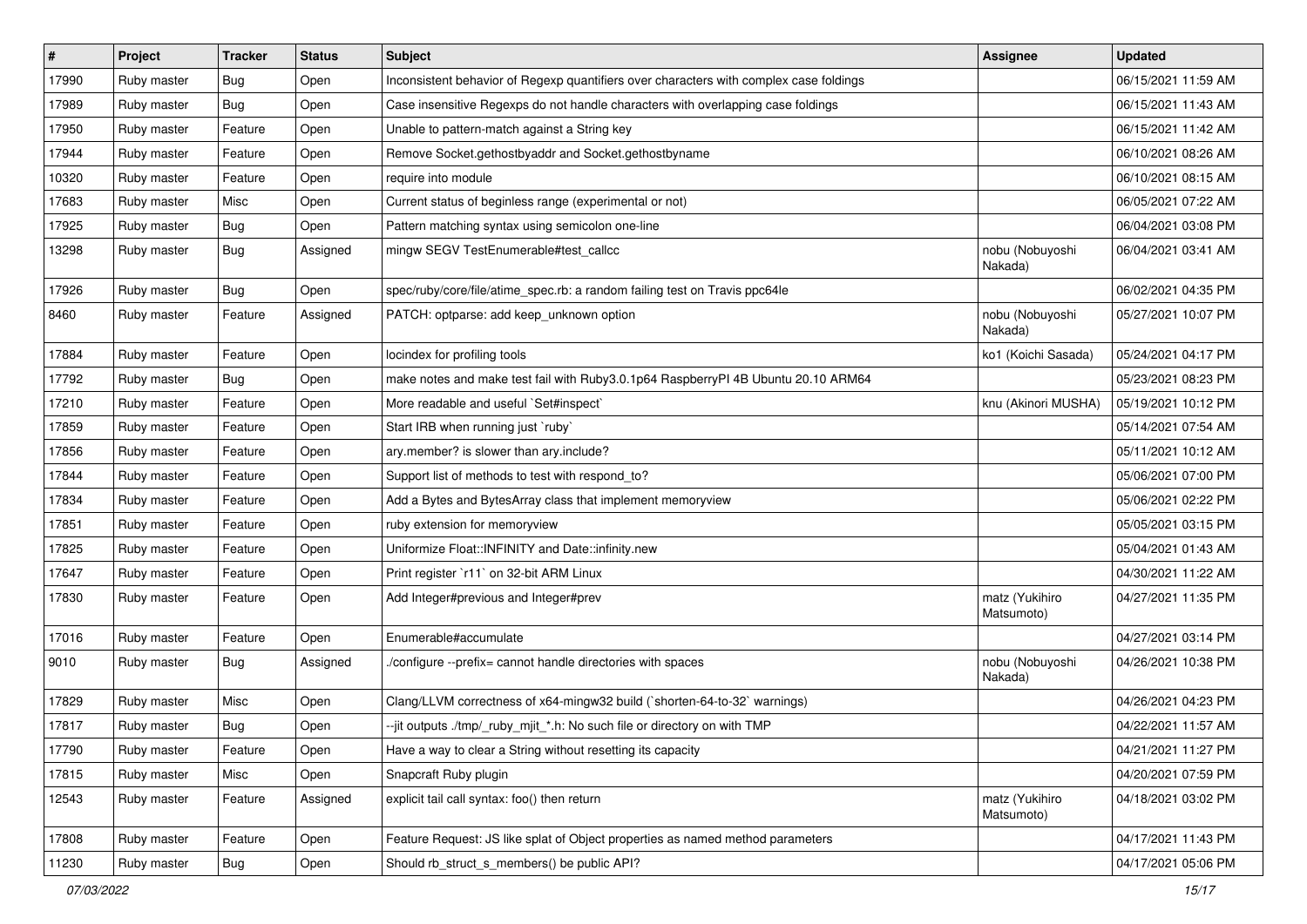| #     | Project     | <b>Tracker</b> | <b>Status</b> | <b>Subject</b>                                                                                  | <b>Assignee</b>              | <b>Updated</b>      |
|-------|-------------|----------------|---------------|-------------------------------------------------------------------------------------------------|------------------------------|---------------------|
| 17749 | Ruby master | Feature        | Open          | Const source location without name                                                              |                              | 04/17/2021 07:38 AM |
| 17797 | Ruby master | Feature        | Open          | MIPS support for addr2line.c                                                                    |                              | 04/13/2021 03:49 AM |
| 17786 | Ruby master | Feature        | Open          | Proposal: new "ends" keyword                                                                    |                              | 04/11/2021 01:40 AM |
| 16816 | Ruby master | Feature        | Open          | Prematurely terminated Enumerator should stay terminated                                        |                              | 04/09/2021 09:24 PM |
| 17773 | Ruby master | Feature        | Open          | Alias `Numeric#zero?` and `Float#zero?` as `Numeric#empty?` and `Float#empty?`                  |                              | 04/02/2021 03:39 PM |
| 17771 | Ruby master | Feature        | Open          | String#start_with? should not construct MatchData or set \$~                                    |                              | 04/02/2021 02:49 PM |
| 12689 | Ruby master | Bug            | Open          | Thread isolation of \$~ and \$_                                                                 |                              | 04/01/2021 08:51 PM |
| 17758 | Ruby master | Feature        | Open          | Provide Hash#count for performance improvement                                                  |                              | 03/28/2021 06:39 PM |
| 17354 | Ruby master | Bug            | Open          | Module#const_source_location is misleading for constants awaiting autoload                      |                              | 03/26/2021 05:56 PM |
| 17743 | Ruby master | Feature        | Open          | Show argument types in backtrace                                                                |                              | 03/25/2021 06:39 PM |
| 17682 | Ruby master | Feature        | Open          | String#casecmp performance improvement                                                          |                              | 03/24/2021 02:29 PM |
| 17718 | Ruby master | Feature        | Open          | a method paramaters object that can be pattern matched against                                  |                              | 03/24/2021 01:29 PM |
| 17741 | Ruby master | Feature        | Open          | Ruby links to `objc` for convenience - this should be moved into a native ext                   |                              | 03/23/2021 01:24 AM |
| 17142 | Ruby master | Bug            | Open          | Ruby fails to build in AIX                                                                      |                              | 03/20/2021 07:08 AM |
| 13820 | Ruby master | Feature        | Open          | Add a nil coalescing operator                                                                   |                              | 03/16/2021 03:34 PM |
| 17680 | Ruby master | Bug            | Open          | tab completion no longer works on irb3.0                                                        |                              | 03/13/2021 08:06 AM |
| 17676 | Ruby master | <b>Bug</b>     | Assigned      | Accessing ENV from Ractor raises IsolationError                                                 | ko1 (Koichi Sasada)          | 03/09/2021 02:37 AM |
| 17677 | Ruby master | <b>Bug</b>     | Assigned      | Ractor crashes fork when blocking                                                               | ko1 (Koichi Sasada)          | 03/09/2021 12:42 AM |
| 17678 | Ruby master | <b>Bug</b>     | Assigned      | Ractors do not restart after fork                                                               | ko1 (Koichi Sasada)          | 03/09/2021 12:42 AM |
| 13513 | Ruby master | <b>Bug</b>     | Assigned      | Resolv::DNS::Message.decode hangs after detecting truncation in UDP messages                    | akr (Akira Tanaka)           | 03/08/2021 11:35 PM |
| 17638 | Ruby master | Feature        | Assigned      | Support backtracing with the libbacktrace library                                               | naruse (Yui NARUSE)          | 03/05/2021 03:40 PM |
| 16810 | Ruby master | Bug            | Open          | ruby segfaults on s390x with musl libc                                                          |                              | 03/05/2021 01:38 AM |
| 17663 | Ruby master | Feature        | Open          | Enumerator#with, an alternative to Enumerator#with_object                                       |                              | 03/02/2021 05:48 PM |
| 17660 | Ruby master | Feature        | Open          | Expose information about which basic methods have been redefined                                |                              | 03/02/2021 03:31 PM |
| 16113 | Ruby master | Feature        | Open          | Partial application                                                                             |                              | 03/02/2021 02:00 PM |
| 17667 | Ruby master | Bug            | Open          | Module#name needs synchronization                                                               | ko1 (Koichi Sasada)          | 03/02/2021 07:31 AM |
| 16842 | Ruby master | Bug            | Assigned      | inspect` prints the UTF-8 character U+0085 (NEXT LINE) verbatim even though it is not printable | duerst (Martin Dürst)        | 02/26/2021 05:43 AM |
| 17184 | Ruby master | Feature        | Open          | No stdlib function to perform simple string replacement                                         | matz (Yukihiro<br>Matsumoto) | 02/23/2021 09:27 PM |
| 14480 | Ruby master | Bug            | Open          | miniruby crashing when compiled with -O2 or -O1 on aarch64                                      |                              | 02/23/2021 10:35 AM |
| 16990 | Ruby master | Feature        | Open          | Sets: operators compatibility with Array                                                        |                              | 02/22/2021 11:37 PM |
| 17646 | Ruby master | Bug            | Open          | Check for `_builtin_mul_overflow` with `long long` arguments                                    |                              | 02/19/2021 06:19 PM |
| 17637 | Ruby master | Misc           | Open          | Endless ranges with 'nil' boundary weird behavior                                               |                              | 02/19/2021 07:57 AM |